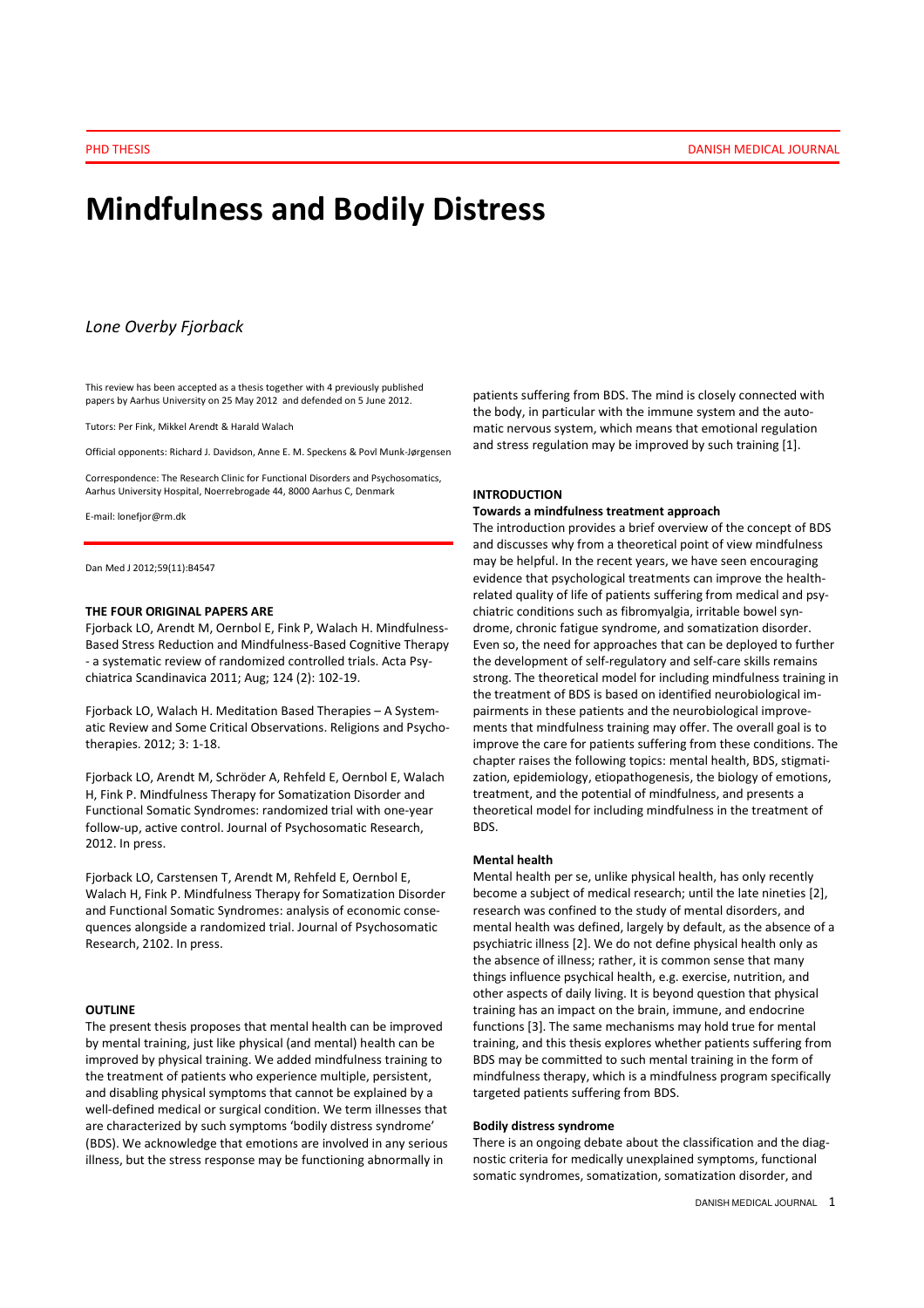other somatoform disorders, which are about to change in the revision of the 11th International Classification of Diseases (ICD-11) and the American Psychiatric Association's Diagnostic and Statistical Manual of mental Disorders (DSM-V). The diagnostic issues have been discussed intensely and described in detail elsewhere [4,5]. The present thesis uses the term BDS because it is developed from empirical research, and it covers the most important functional somatic syndromes [5,6]. Thus, BDS is a classification that may unite functional somatic syndromes and somatization disorder. The BDS concept is based on specific symptom clusters, and it includes most patients with somatoform disorders, despite psychological symptoms or behavioral characteristics not being part of the diagnostic criteria [7]. Also, BDS is a neutral label which is easier to communicate across specialties. In this study, we included the multi-organ type BDS that requires functional somatic symptoms from at least three out of four bodily systems: the cardiopulmonary, gastrointestinal, musculoskeletal, or general symptoms, and moderate to severe impairment in daily living, and at least six months of duration (Table 1). For the randomized controlled trial, we only included chronic cases defined as cases whose symptoms had lasted at least two years.

## Table 1. Diagnostic criteria for bodily distress syndrome. Fink et al (2007) [5]

## Symptom groups

| <b>Musculoskeletal</b>                                                     | Gastrointestinal                                                                     |
|----------------------------------------------------------------------------|--------------------------------------------------------------------------------------|
| Muscular ache or pain                                                      | Abdominal pain                                                                       |
| Pain in the joints                                                         | Nausea                                                                               |
| Feelings of paresis or localized weak-<br>ness<br>Back ache                | Frequent loose bowel movements,<br>diarrhea<br>Feeling bloated/full of gas/distended |
| Pain moving from one place to another Regurgitations, burning sensation in | chest                                                                                |
| Unpleasant numbness or tingling<br>sensations                              | Constipation                                                                         |
| Pain in arms or legs                                                       | Vomiting                                                                             |
| <b>General symptoms</b>                                                    | <b>Heart and lung</b>                                                                |
| <b>Concentration difficulties</b>                                          | Palpitations/heart pounding                                                          |
| Impairment of memory                                                       | Hot or cold sweats                                                                   |
| <b>Excessive fatigue</b>                                                   | Breathlessness without exertion                                                      |
| Headache                                                                   | Hyperventilation, dry mouth                                                          |
| <b>Dizziness</b>                                                           | Trembling/shaking, churning in stomach,<br>flushing or blushing                      |

least three symptoms from each of the three symptom groups Duration: a minimum of six months Impairments in daily life

#### Stigmatization

Somatization has been known in medicine since ancient times and has almost always caused stigmatization as evidenced by such concepts as 'hysteria', which dates back to about 1900 BC and

was described in Egyptian papyruses [8]. Although the medical profession has gained much ground since ancient times, somatization remains a puzzle. Medical professionals may find somatization difficult, and patients may be told that 'it's all in their mind' or 'they just have to live with it, and if they coped better they would not experience all these symptoms, and use time and money in the health care system' [9-12]. The 'understanding' of the concept of somatization disclosed by such utterances may be rooted in the mind/body dualism deeply embedded in modern medicine, which tends to classify symptoms and diseases as either physical or mental. Chronic illnesses without organ pathology are a source of confusion for physicians often taught that 'if it is not organic, it must be psychiatric'; the prevailing paradigm simply makes it difficult to believe in the reality of an illness without organ pathology [13]. The physicians may think that the patients are faking and are untreatable, especially if they decline psychosocial treatment. The patients, on their part, may also believe that they may be helped only by means of medication prescribed to treat a biomedical problem. Furthermore, psychological or psychiatric treatment may seem inappropriate to a person with somatic complaints, and it may be perceived as unnecessarily stigmatizing [7]. Thus, the sharp division of a health care system into 'mental' and 'physical' domains is problematic in the light of current research which argues that the problem of BDS is one that encompasses both the body and the mind [7] .

#### Epidemiology

BDS is common and costly, although only the bodily symptoms which are persistent and lead to impairment or distress are diagnosed as disorders [7]. It is estimated that these disorders occur in approximately 6% of the population, 16% of primary care attenders, and up to 33% of patients in secondary care clinics [7,14- 18]. BDS correlates with female sex, fewer years of education, low socioeconomic status, other psychiatric disorders (especially anxiety and depressive disorders), and recent stressful life events [19,20]. There is some evidence for genetic predisposition [21]. Also, having a parent with poor health or high neuroticism, persistent abdominal pain as a child, childhood abuse, physical illness, a negative illness belief, and unemployment may be associated with BDS [22-25]. When the disorders occur concurrently with a physical illness and anxiety/depression, the impairment seems to have an additive effect. A high number of symptoms is associated with a high level of disability [7]. In addition, functional somatic syndromes are associated with physical illnesses [7,26-28].

The onset of functional somatic syndromes may be associated with prior gastrointestinal infection, anxiety, depression, neuroticism, recent stressful life event, and health anxiety [29,30]. Predictors of the onset and the persistence of functional somatic syndromes include female gender, older age, fewer years of education, lower socioeconomic status, unemployment, a reported history of sexual abuse/other childhood adversities, multiple symptoms, concurrent chronic physical illness or psychiatric disorder, social stress, and reinforcing social factors such as illness benefits[20,23,31-33].

For patients suffering from irritable bowel syndrome, a successful contact with a gastroenterologist that is followed by improvement in symptoms of irritable bowel syndrome is associated with reduced anxiety, reduced fear of cancer, greater likelihood of attributing symptoms to stress and less catastrophizing in relation to bodily symptoms [7].

The impairments of BDS are comparable with those of depressive disorders or a general medical disease. Due to these impairments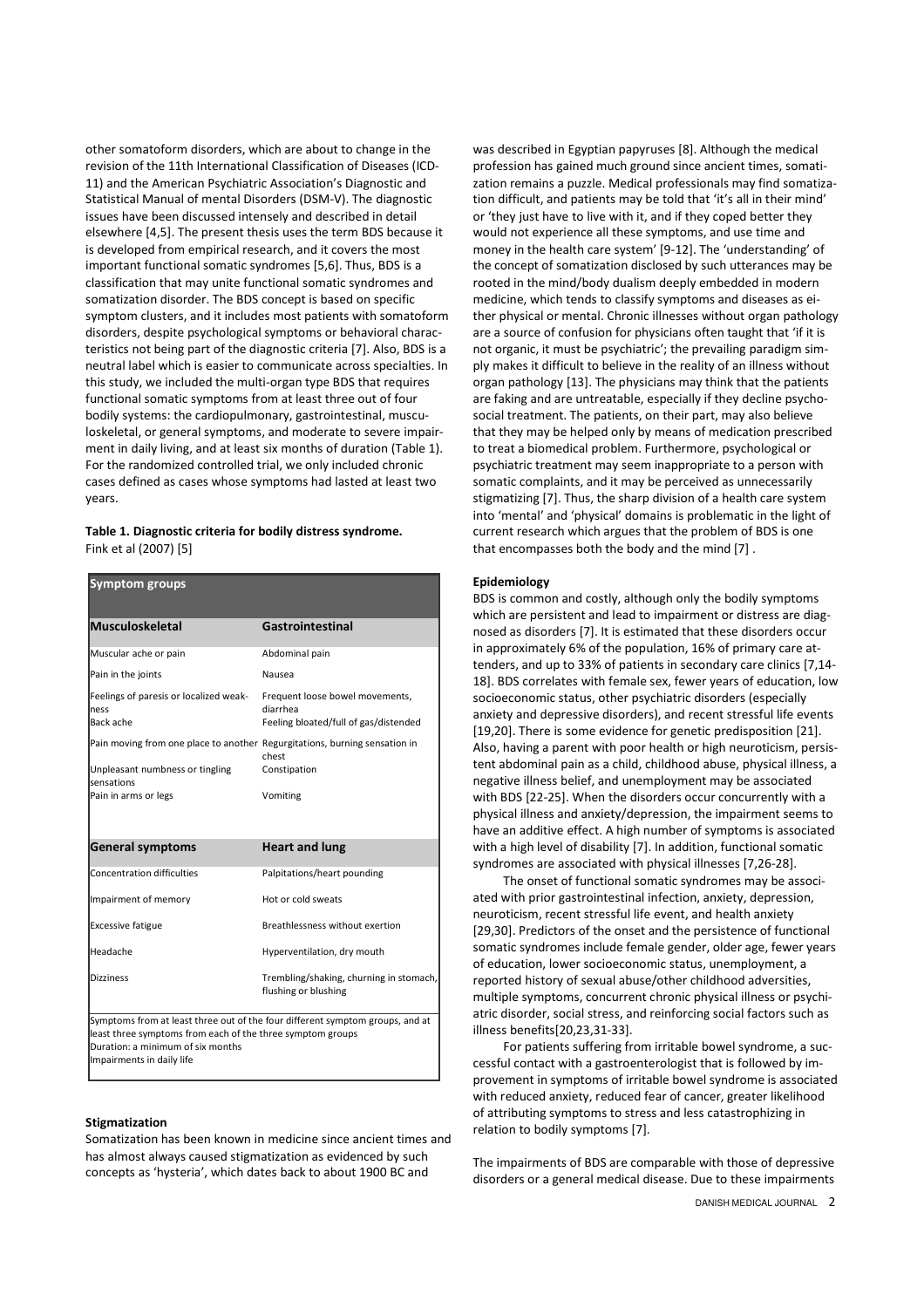and the numerous investigations made to rule out any medical conditions, BDS is expensive in terms of health care use and time missed from work [5,7,16,34-47]. In the Netherlands, medically unexplained symptoms and somatoform disorders form the fifth most expensive diagnostic category [29,48]. The costs appear to be higher than those incurred by stroke and cancer. The high health care costs do not include time lost from work and the reduced productivity, or the time of carers. The money is spent on medical consultations and expensive investigations, which lead to little or no health gain [7]. The greater societal costs are evident by the fact that these diagnoses account for 6-10% of early retirement pensions in Denmark [5,49].

# Etiopathogenesis

The causes of BDS are complex and involve both pathophysiological, psychological, and social mechanisms. The complex interface of biological, psychological, and behavioral mechanisms is not unique to BDS; indeed, it plays an important role in the symptom expression of all chronic medical and psychiatric illnesses [50]. In the search for a pathophysiological basis, research has focused more and more on the central nervous system [51]. It has been suggested that the pathology of the hypothalamic pituitaryadrenal axis and the autonomic regulation of physiological arousal may play a role [52]. This suggestion finds support in the growing body of evidence for one or more of the following pathophysiological manifestations once BDS has developed: sensory amplification, attenuated hypothalamic-pituitary function, lability of the autonomic nervous system, and psychological and behavioral factors [53]. The etiopathogenetic models of BDS are multifactorial, but they differ in their emphasis on biological vs. cognitive/behavioral or cultural factors.

The perception of symptoms and disease model [54] (Figure 1) emphasizes cognitive/behavioral factors and describes the risk of health anxiety, excessive medical consultations, and expensive investigations. Yet, the model also acknowledges that symptoms are initiated by a physical state that may be similar to what is suggested in patients suffering from asthma.

## Figure 1. Perception of symptoms and disease model. Fink (2002)



The central sensitization model (Figure 2) emphasizes the role of biological factors [55,56], a similar model is used to describe the relationship between emotions and asthma [57]. Research directed toward understanding the pathophysiology of asthma has previously ignored the role of the brain. But research now suggests that the insula and anterior cingulated cortex are major

components of circuitry through which emotional and cognitive processes and peripheral inflammation are mutually influential. Substance P, a neuropeptide involved in inflammation and the signaling of noxious stimulation to the brain, is one factor through which stress and emotions may promote inflammation and vice versa [58]. Several groups have demonstrated that patients with fibromyalgia have cerebrospinal fluid concentrations of Substance P that are approximately threefold higher than those of normal controls [53,59,60]. Also, Substance P dysregulation may be involved in irritable bowel syndrome [58]. These observations may challenge the dichotomous view that classifies illness as either organic or nonorganic [50]. Brain imaging studies have compared measures of brain activity between patients suffering from different functional somatic syndromes or somatoform disorders and controls, and reported differences in regional cerebral blood flow in subcortical structures: thalamus [61-63], basal ganglia [62-66] and brainstem [67], and in the cortical regions [64-71], but the descriptions are too inconsistent to be of any help [72]. However, one study using patients diagnosed with BDS with no comorbidity described impairments of sensory processing [51]. Contrary to expectations, the patients had a pain threshold that was higher than that of the controls. Yet, the patients and controls reached unbearable pain at the same temperature. In addition, the patients had a significantly lower response to painful stimulation in the contralateral secondary somatosensory cortex and bilateral prefrontal cortex than the healthy controls. The patients demonstrated a lower increase in regional cerebral blood flow in the inferior parietal lobule, which is involved in sensorydiscriminative and semantic judgmental processing. Therefore, it is suggested that these patients have an impaired ability to evaluate and categorize their painful sensations. This claim is further supported by different activations of the prefrontal cortex; which is thought to play a regulatory role in the processing of pain, especially in emotional and cognitive modulation of pain experiences. This may indicate a deficiency in the cognitive regulation of pain perception in patients suffering from BDS [51].

## Figure 2. The central sensitization model, Yunus (2007)



CSS= central sensitivity syndromes (covers BDS); ANS= autonomic nervous system.

#### DANISH MEDICAL JOURNAL 3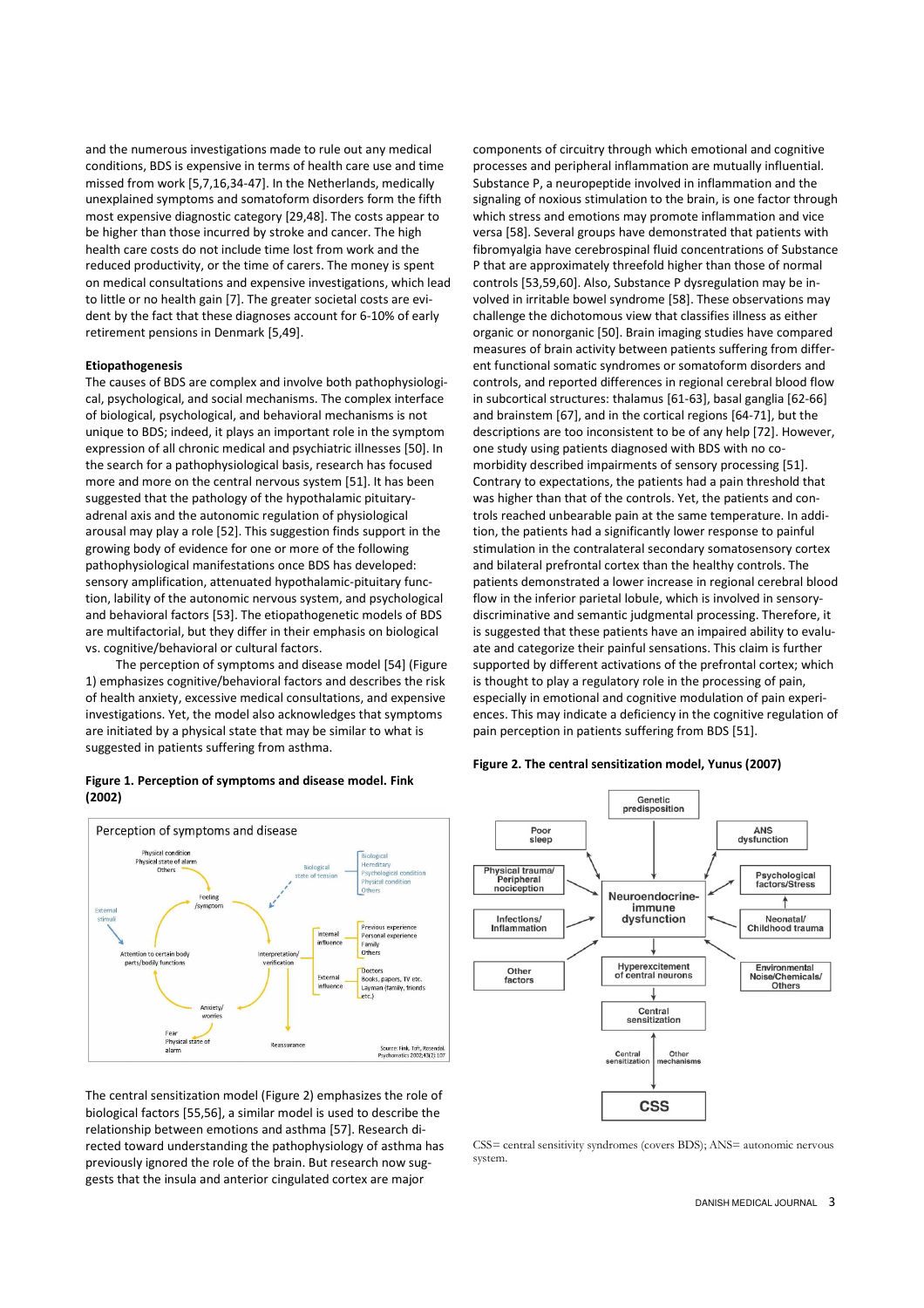The perception-filter model [73] (Figure 3) suggests that due to an impaired filter system, more bodily sensations reach cortical perception in patients suffering from BDS. It was formerly believed that sensory processing was a passive, stimulus-driven device, but now perception is viewed as an active and highly selective process [74,75]. This model includes depression as a factor that can decrease the filter activity, which is also relevant for other disorders. Research has demonstrated that chronic diseases characterized by dysregulation of inflammation are particularly susceptible to exacerbation by stress and emotions. Likewise, rates of depression and anxiety are overrepresented in individuals suffering from chronic inflammatory diseases [58,76,77] .

#### Figure 3. Perception-filter model, Rief (2007)



HPA= hypothalamic pituitary-adrenal.

In addition, a hypothetical model (Figure 4) for the cause of BDS has been offered [78]. This model is global and emphasizes a developmental perspective that involves predisposing, precipitating, and perpetuating factors.

# Figure 4. Hypothetical model explaining the cause of functional somatic syndromes (covers BDS), Henningsen 2007



hological and sociocultural fact

# The biology of emotions

Any kind of complex behavior, such as the regulation of emotions and of illness perception and illness behavior, is the result of complex interactions of different functional systems in the brain. The frontal lobe is a critical zone for regulating emotions, and the parietal lope is an area where representations from the senses come together, whereas the amygdala is critical for automatic, negative, but also for positive emotions, and for fear in particular. The hippocampus plays an important role in emotions, because it is essential for our appreciation of the contexts of events and for recruiting routines that assist in the regulation and inhibition of automatic emotional responses [79]. Some emotional disorders involve abnormalities in the hippocampus, particularly depression and posttraumatic stress disorder, likely due to the comparative density of cortisol receptors in the hippocampus [80-82]. Destructive emotions are an expression of an emotion whose expression is not constructive in a particular situation although the emotion itself may be adequate in the situation. For instance, it is natural for a person to experience sadness when a loved one dies. But a depressed person experiences sadness in contexts that are not appropriate [2]. Similarly, it is natural to experience bodily symptoms when the body is ill or stressed, but a person suffering from BDS experiences bodily symptoms even though no pathology can be found, and the person might not even experience stress. In neuroscience, it is now hypothesized that the frontal lobes, the amygdalae, and the hippocampus change in response to experience [83]. They are parts of the brain that are affected by the emotional environment in which we are raised and which are shaped by repeated experience. This phenomenon – 'neural plasticity'- has been traced down to the level of gene expression [2], and new neurons have been shown to grow throughout man's entire life span. The amygdala plays a key role in the circuitry that activates emotion, while the prefrontal cortex does much of the regulation, especially inhibition [1]. The frontal lobes, the amygdalae, and the hippocampus are extensively connected to the body, in particular the immune system, and the autonomous nervous system. This implies that emotional regulation and the stress regulation in the body and the mind are highly connected [84,85]. When we think, feel, and act, we may actually change our brain and body as modern neuroscience suggests [2].

Emotional regulation is relevant to BDS patients because emotion regulation and pain or symptom regulation are associated; the comorbidity of mood disorders and pain syndromes has been shown to be high [86]. Among chronic pain patients and healthy individuals, a heightened experience of negative affect has been shown to be associated with poorer pain outcomes [87,88]. Moreover, integrative neuroimaging, behavioral, and physiological methods may have provided novel evidence that emotion regulation and pain regulation skills are a shared ability that is reflected in the functioning of the amygdala [88].

#### **Treatment**

Psychosocial interventions may alter a raised physical symptom perception threshold, neuro-endocrine-immune dysfunction, and maladaptive perception. Moreover, an increase in the prefrontal cortical volume following individual cognitive behavioral therapy (CBT) has been found in patients with chronic fatigue syndrome [89]. The rehabilitative approach combined a graded increase in physical activity with a psychological approach that addressed thoughts and beliefs [89]. Reviews have concluded that graded exercises and CBT may have a therapeutic potential for BDS patients [78,90-92]. A large study on chronic fatigue syndrome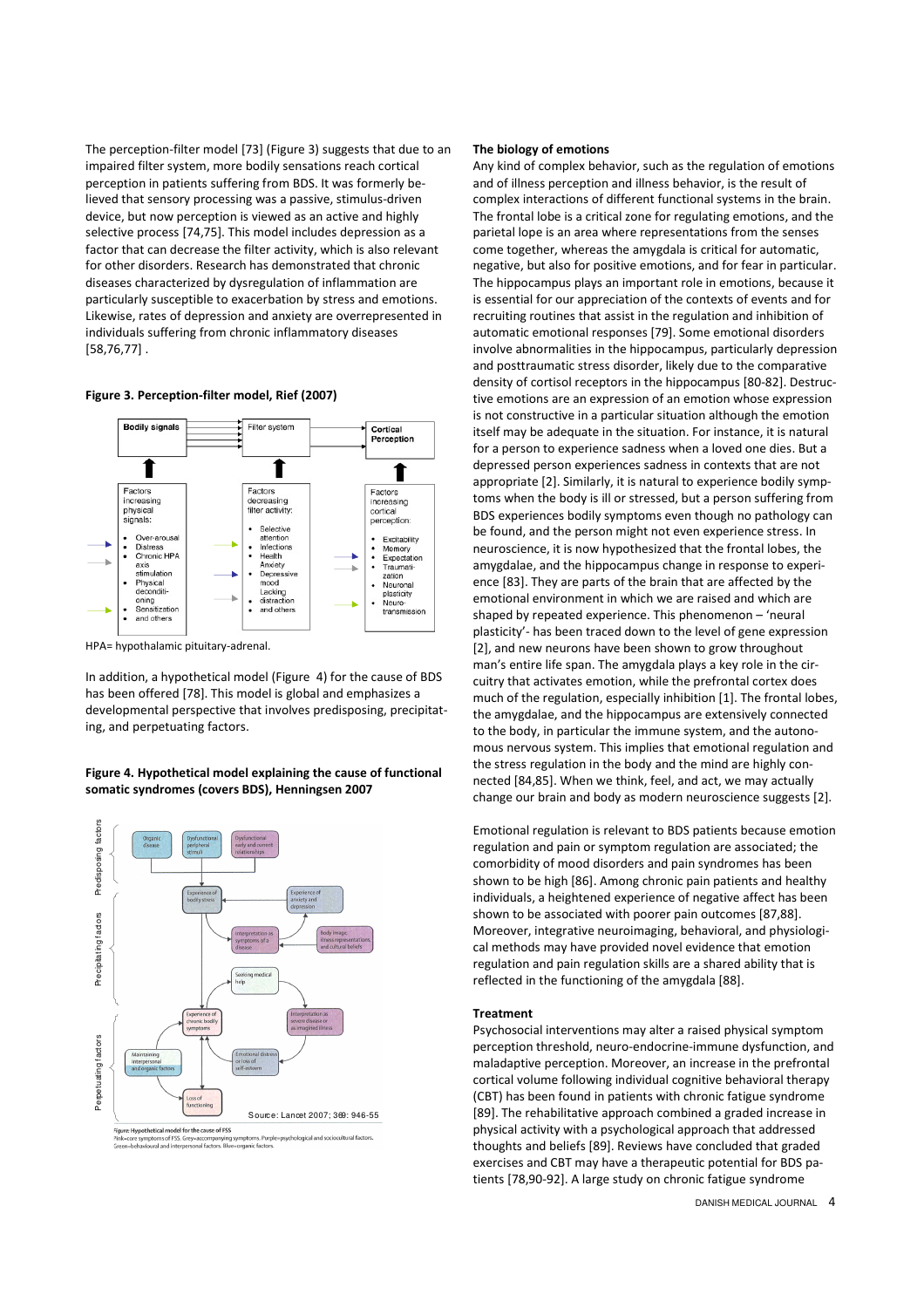confirmed the beneficial effect of CBT and graded exercises. The three-arm study found that individual CBT and individual graded exercise therapy were associated with less fatigue and a better physical function, and it was recommended that patients attending secondary care with chronic fatigue syndrome should be offered individual CBT or individual graded exercise therapy alongside specialist medical care [93]. Yet, it should be observed that 3158 patients were screened for eligibility in order to include 641 patients. Moreover, the treatment was comprehensive: at least three sessions of specialist medical care were offered and provided by doctors with specialist experience in chronic fatigue syndrome, plus up to 14 individual therapy sessions, and an additional booster session. The effects of CBT on somatization disorder are tested in two studies. Allen [94] found that individual CBT added to psychiatric consultation improved physical function compared with psychiatric consultation alone. Whereas a CBT intervention by the family physicians was unable to facilitate improvement of physical function [95].

A Cochrane review on exercise for treating fibromyalgia found that supervised aerobic exercise training had beneficial effects on physical capacity and fibromyalgic symptoms. However, adherence to many of the interventions was poor [90]. A Cochrane review on psychological therapies for the management of irritable bowel syndrome concluded that CBT and interpersonal psychotherapy may be effective immediately after finishing treatment, but the quality of the studies was sub-optimal [91]. A review of the treatment for somatoform disorders concluded that CBT is the best established treatment for a variety of somatoform disorders; that a consultation letter to the primary care physician was associated with some benefit; and that there was preliminary but non-conclusive evidence for an effect of antidepressants [96].

However, among the most severe disorders in this area randomized controlled trials are few. Also, research in functional somatic syndromes and somatization disorder is even more limited as these disorders are heterogeneous and lack a clear definition. Recently, a new intervention entitled Specialized Treatment for Severe Bodily Distress Syndromes (STreSS) [97,98] was developed at a general hospital by our group of psychiatrists specialized in functional somatic syndromes. The STreSS model is based on a CBT approach and aimed at overcoming shortcomings in the classification and the organization of care by treating patients with various functional somatic syndromes under one unifying diagnostic label, BDS. The STreSS model has been tested in a randomized controlled trial, and it was found effective in improving self-reported physical health when compared with enhanced usual care [97].

A literature search for mindfulness and functional somatic syndromes identified only randomized controlled trials of patients diagnosed with fibromyalgia. Three studies have been conducted and none of them showed convincing results, but they gave some indications as to possible avenues for therapeutic improvement. Sephton et al. showed that the mindfulness program Mindfulness-Based Stress Reduction (MBSR) alleviated depressive symptoms in one study [99]. In this self-selected sample, a high proportion of the respondents who initially scheduled did not attend the intake interview, and 282 individuals were screened for eligibility in order to include 91 participants. Functional impairment, pain, and sleep quality were measured prior to randomization, but the results of these outcomes were not reported. Demographic characteristics of the patients were as follows: the mean age was 48.4

(SD 8.9) years, 66.7% had >14 years of education, and 60.7% had an income >\$40,000. In another study, Astin et al. [100] were unable to show a difference between a treatment combining MBSR and Qi Gong and an educational program. Also, the demographic characteristics of their population showed a high social status among participants, as over 80% had taken at least some college courses, their average age was 47.7 (SD 10.6) years. A high drop-out rate of up to 49% made it difficult to draw any final conclusions. While both groups improved, they showed no differences between groups. A similar finding was observed in a recent study [101]. Being the largest and one of the few actively controlled studies, it shows a small difference between MBSR and the active control in fibromyalgia patients. The subjects had a higher mean age (53,4 years; SD 8.7) than the subjects in the two previous studies; in the MBSR intervention arm, 35.5% of the participants were working and 37.7% retired. Thus, participants showed a similarly high social status.

## The potential of mindfulness

Mindfulness practice is the practice of a non-judgmental awareness that aims at the experience of nonduality. Nonduality in this context means that reality is ultimately neither physical nor mental. From a traditional Buddhist point of view, we all have destructive emotions. This is reflected in the first and second of the four noble truths that life is suffering and that the source of suffering is greed, which is the basis of all destructive emotions. But if we really investigate our emotions, analyze them, and look at their effects, we can attenuate negative emotions and cultivate positive emotions as reported in a recent study [102]. According to research, mindfulness training may be a practice that promotes neural plasticity [84,103-105]. Mindfulness can be defined as a moment to moment non-judgmental awareness [106]. It correlates with a meditative state called 'open awareness' where one is very fresh, the senses are very alert, but one consciously chooses not to mentally engage, judge, identify with whatever is coming to the senses [2]. The neural process that might correspond to this state of awareness has been investigated by Richard Davidson et al. Their investigations demonstrated a shift of brain function to left frontal dominance in response to emotional triggers that were associated with an approach state of mind with more positive emotion. And the left shift in emotion-regulation circuits was correlated with improved immune function [107]. An increased thickness in the prefrontal area, insula, and hippocampus has also been found; the degree of thickness correlated with the length of time practicing mindfulness meditation [108-111]. The insula transmits data from the body to the brain and is especially thought to be important for a physiological kind of awareness [112]. Neural integration is the linkage of anatomically or functionally differentiated neural regions into an interconnection of widely distributed areas of the brain and body proper. One example would be the balance of such functions as brakes and accelerator branches of the automatic nervous system. The middle prefrontal regions may monitor the sympathetic and parasympathetic activity and then be able to alter it, a mechanism of 'bodily regulation' [113].

Mindfulness practice starts by observing the body and holding the awareness of the body with a friendly non-judgmental attitude. Daniel Siegel has proposed that the ability to observe the body is a sixth sense that may enhance stress regulation or 'bodily regulation' [113]. The next step is to observe the mind, notice when thoughts and emotions arise. The Tibetan word for meditation means 'familiarization'. The point is not to try to block arising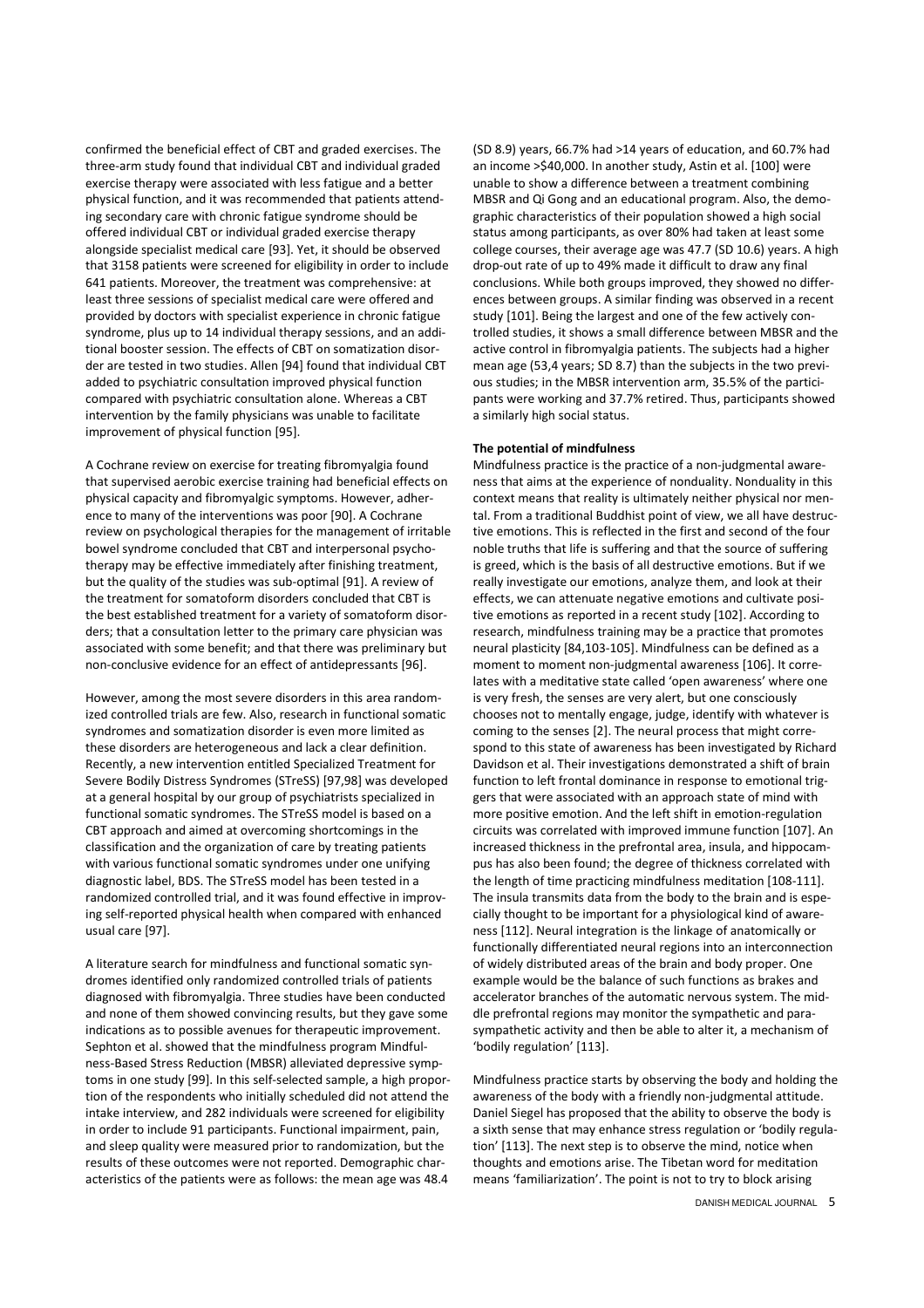thoughts, but to not let them invade the mind. What people do in meditation is to familiarize themselves with a new way of dealing with thoughts that come to their minds [2]. When a powerful thought of strong attraction or anger arises, you recognize it: 'Oh, that thought is coming'. An example often given is that of a thief coming into an empty house. There is nothing to lose for the owner and nothing to gain for the thief. This is an experience of freedom. You do not become apathetic, but you gain mastery over your thoughts. This can only happen through sustained training and genuine experience [2]. Daniel Siegel has proposed that the ability to observe the mind is a seventh sense that may enhance attention and emotion regulation [113]. The last step is to move toward acceptance and to observe relationships; the relationship toward yourself, the situation you are in, and the connection with others [113]. Daniel Siegel has proposed that the ability to observe relationships is an eighth sense that may enhance communication skills. This eighth relational sense enables one to be 'feeling felt' by another and to feel being a part of a larger whole. Also, it enables one to become friends with oneself.

A brain perspective on a mindful way of being may reflect a primary neural circuitry in which we (1) perceive the outside world through our first five senses, (2) have interoception of our bodily sixth sense, (3) achieve mindsight for the mental processes of our own and others` minds in our seventh sense, and (4) have a direct sensation of our resonance with something larger than our dayto-day adaptive self in our eighth sense. Living within the directness of these eight senses may enable us to be grounded in the physical world, the body, our mind and our relationships [113].

#### A theoretical model for mindfulness therapy

A theoretical model for mindfulness therapy is summarised in Table 2.

The co-occurrence of negative affect and pain is well recognized [87,114], and an impaired ability to evaluate and categorize painful sensations could indicate a deficiency in the cognitive regulation of pain perception in patients suffering from BDS. This may be due to changes in the parietal and prefrontal cortex, which are the areas that sustained training of mindfulness may improve. Impairments of sensory processing may also lead to repetitive overloading, which may in turn lead to fear of movement and unhealthy coping strategies. Patients often describe that they shift between ignoring and being totally overwhelmed by somatic symptoms. A patient described this inability to detect and react to bodily sensations as a state of stress in the body that he is not aware of.

In contrast, mindfulness training may improve stress and emotion regulation, and it may train patients' in the ability to notice when bodily sensations, thoughts, and emotions arise and help them embrace these sensations in a friendly, non-judgmental awareness. Mindfulness training may enable one to notice the selective process or the automatic filters that regulate the flow of energy and information in what may be considered the mind. By investigating healthy minds, modern neuroscience suggests that mental health can be improved by mindfulness training [79,115]. The mind is extensively connected with the body, in particular with the immuno-endocrine system and the autonomous nervous system. Hence emotional regulation and stress regulation may be improved by such training.

In summary, BDS is a major public health issue possibly associated with the pathology of the immuno-endocrine and autonomic

nervous system. BDS patients are often stigmatized, and effective treatment is rarely delivered, leaving these patients isolated, left by themselves, vulnerable to potentially harming medical and/or alternative treatments. There is accordingly a need for nonharming practical tools that patients can learn to master so that they can improve the ability to take responsibility for their own health and wellbeing. Planning this PhD project, I therefore aspired to design a project that could develop and evaluate a mindfulness treatment approach for those most severely disabled patients who suffer from multi-organ BDS.

## Table 2. A theoretical model for mindfulness therapy

| Bodily distress syndrome<br>Central nervous system dysfunction<br>Immune dysfunction<br>$\rightarrow$<br>Psychological dysfunction | Pathology of the hypothalamic<br>pituitary-adrenal axis and autonomic<br>regulation of physiological arousal<br>Deficiency in the cognitive regulation<br>of pain perception<br>Maladaptive illness behaviors,<br>٠<br>including isolation, cessation of<br>pleasurable activities and reduced<br>activity and exercise |  |
|------------------------------------------------------------------------------------------------------------------------------------|-------------------------------------------------------------------------------------------------------------------------------------------------------------------------------------------------------------------------------------------------------------------------------------------------------------------------|--|
| <b>Mindfulness</b>                                                                                                                 | An increase in gray matter in insula,<br>hippocampus, prefrontal cortex <sup>109, 111,</sup><br>112                                                                                                                                                                                                                     |  |
| Body awareness training<br>Mind awareness training<br>$\rightarrow$                                                                | An improved psychological function<br>associated with attention and<br>compassion <sup>117-119</sup>                                                                                                                                                                                                                    |  |
| Relation awareness training<br>↓                                                                                                   | Increased activation of left frontal<br>regions, which lifts mood 116                                                                                                                                                                                                                                                   |  |
|                                                                                                                                    | A strengthening of the immune system<br>108.118                                                                                                                                                                                                                                                                         |  |
| Body/ Mind/ Relations are connected                                                                                                |                                                                                                                                                                                                                                                                                                                         |  |
| Among other factors, bodily symptoms may be experienced due to destructive emotions                                                |                                                                                                                                                                                                                                                                                                                         |  |
| as a result of distress and/or impaired regulation of emotions, symptoms, and pain.                                                |                                                                                                                                                                                                                                                                                                                         |  |

Mindfulness practice is often explained as a state of being in the now, but it also includes knowing the past, knowing what has lead to this moment, and moreover it includes the future, because this moment has already gone. Therefore, it is important to know in which direction one is going: is it a helpful or hurtful direction? A constructive or destructive direction? In mindfulness practice, yoga is used for body awareness training, meditation for mind awareness training, and compassion for mindfulness training, which is described as the heart of mindfulness practice [116].

# GENERAL DISCUSSION AND CONCLUSION

# What is gained by a mindfulness approach?

Development of a mindfulness treatment approach The present thesis has contributed to the development of a mindfulness approach as treatment for Bodily Distress Syndrome which is an important and widespread condition. Before a detailed discussion on the findings, a more critical issue could be raised; namely, if it really was necessary to develop a mindfulness approach for BDS considering the many treatment methods already available: STreSS-1; individual CBT; individual psychodynamic psychotherapy; graded exercises therapy; psychiatric consultation intervention; specialist medical care; MBSR; MBCT; yoga; meditation; mindfulness training offered in Buddhist settings, etc.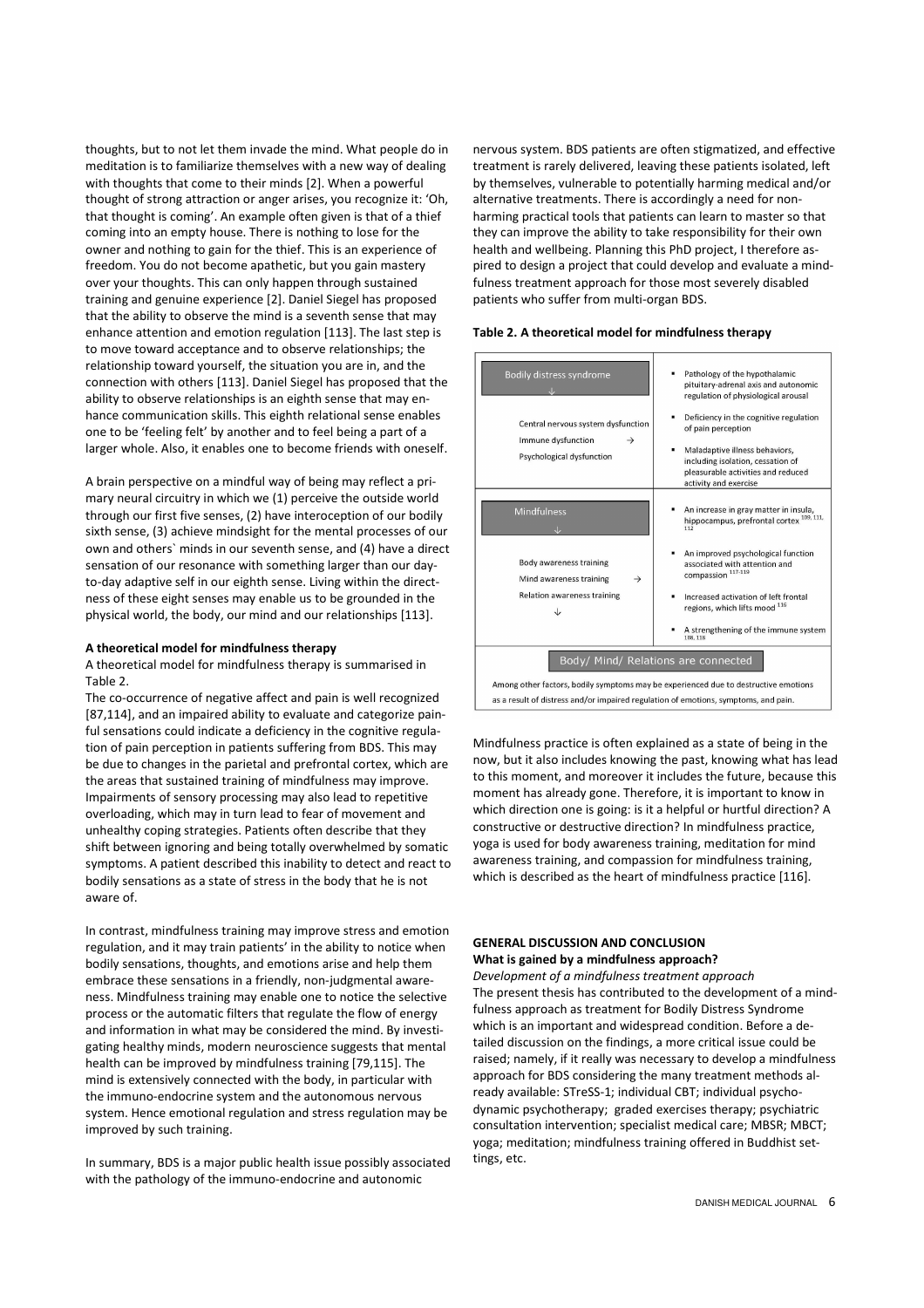With great respect for these different resources. I found it advantageous (and very exiting) to conduct a structured treatment of mindfulness therapy that drew on my background in medicine, CBT, yoga, meditation, and mindfulness. By using this knowledge and experience, I may have helped BDS patients to navigate in a complex world where they can be totally lost. One patient, for example paid \$ 20.000 for anti-HIV medication prescribed from a private physician despite the fact that he was not HIV-positive. Another had slept throughout his 20s doped from the morphine prescribed by his family physician. Having teeth removed, repeating cortisone injections, months and years of bed rests, repeating explorative surgeries, and a variety of treatments performed by spiritual hands and crystals are an incomplete list of the many options the BDS patients make use of.

A published example is Michael Brown [117] who for 10 years had been preoccupied with the task of attempting to cope with and heal himself from a painful condition (Horton's syndrome). In his book The Presence Process - a healing journey into present moment awareness he describes a momentary experience of 100% present moment awareness, facilitated by the ingestion of peyote cactus: 'I felt complete. I felt whole. I felt physically present, mentally clear, emotionally balanced, and spiritually connected'. Unlike the BDS patients in the present trial, Michael Brown resolved what he believes was an unconscious emotional condition that manifested as a painful ailment. Michael Brown continues: 'However, if we want to neutralize the causal emotional charge that is unconsciously driving us to manifest accidents that are injuring us to disease that are physically, mentally, or emotional debilitating to us, then a medical practitioner is possible the last person that we may consider approaching'.

No matter what we believe as medical practitioners, the fact remains that the majority of the referred BDS patients have experienced an odyssey of treatments through the health care system and through alternative treatments. Safety guidelines are therefore highly recommended, as also explained by David M. Eisenberg [118], Director of the Division for Research and Education in Complementary and Integrative Medical Therapies and the Osher Institute at Harvard Medical School:

Even in my primary care clinic in a university hospital, if I asked ten patients were they using or thinking about using alternative unproven techniques, three or four or five would say yes. And then it hit me, maybe the strategy was to document the extent to which Americans in academic hospitals were using these things. Document how much money they were spending and then bring it to my academic colleagues and try to make the argument that we must out of concern for patients figure out which were safe, which were dangerous, which saved money, which cost money [119].

When it comes to BDS patients, modern medicine and alternative treatments seem to have forgotten Hippocrates' guiding of doing no harm. The word mindfulness means to 'remember'; remember the body, the mind (intelligence), and the heart (kindness). This is so obvious and trivial, but it may, nevertheless, be exactly what is called for in modern medicine. Teaching how to feel whole, physically present, mentally clear, and emotionally balanced may, indeed, be an integrated part of modern medicine. Mindfulness therapy is definitely not a miraculous cure I invented, and many new questions have been raised, but I 'remembered', expanded my knowledge, shared it with the patients, and had great fun.

#### What is new?

The present study is a continuation of the STreSS-1 trial which did not include yoga, meditation, or mindfulness training. The present study, which is also called the STreSS-2 trial, can therefore be seen as a new, original contribution; not solely as CBT framed as an updated version.

The MBSR program is a practical manual for 'Full Catastrophe Living, Using the Wisdom of Your Body and Mind to Face Stress, Pain, and Illness' [106] and to 'Heal Thy Self' [120]. MBSR is an invitation to embark upon a journey of self-development, selfdiscovery, learning, and healing [106]. Growth, development, and maturation as a mindfulness practitioner and mindfulness teacher are critical parts of a process that is not painless [121]. One of the key principles of the MBSR program is a medically heterogeneous environment, in which people with a broad range of medical conditions participate in classes together without segregation by diagnosis or conditions. This approach focuses on what people have in common rather than what is special about their particular disease. The participants share being alive, having a body, breathing, thinking, feeling, perceiving, an incessant flow of mental states, including anxiety, worry, frustration, irritation, anger, sorrow, helplessness, despair, joy, and the capacity to cultivate a moment-to-moment awareness by directing attention in particular systematic ways [122].

In contrast, MBCT was developed as a prevention program for formerly depressed patients, and the MBCT program focuses more on thoughts. Like in the MBCT program, we adapted the MBSR program by targeting a specific patient population; but in contrast to the MBCT program, mindfulness therapy focuses much more on the body. Since the BDS patients start out with a problem in their body and a desire for a new body, learning how to be present in the very body they try to escape from is a very practical and useful skill.

The hospital setting and our medical background may be important factors as we used analogies to chronic medical conditions and gave specific medical feedback. Also, the medical assessment is important because it ensured that the patients received the right diagnosis, which is the basis for the right treatment. Mindfulness is not a cure one can use when nothing else is working, but it may very well be the right treatment if the body is distressed to a level where it is no longer functioning. In mindfulness therapy, the core focus is observing what is present in the body, and by doing so insights may arise, for example: 'I noticed that I am able to regulate the level of stress in the body', 'I noticed that I hate myself', 'I noticed that I feel isolated most of the time, but in class it is as if everything is okay, as if I am okay', 'Now, I have tools so I can work without becoming ill', 'I never believed in any of this, but experiencing a body without a simple symptom totally blew me away', 'Not much happened but I quit the painkillers', 'I realized that I am not the only one suffering, but that it is a human condition just like happiness', 'I realized that by keeping my focus on the pain, humour suddenly appeared' .

The introduction highlights the fact that BDS patients are suffering, and that mindfulness means to work with the very stress and pain that causes the suffering [106]. According to the Buddha himself, we are all suffering; but for BDS patients, the physical suffering is so present that it cannot be ignored. However, BDS patients do not come to the hospital saying: 'I am suffering' but they do come with a body they want to have fixed. The tools offered by medicine, including psychiatry, are intended to fix or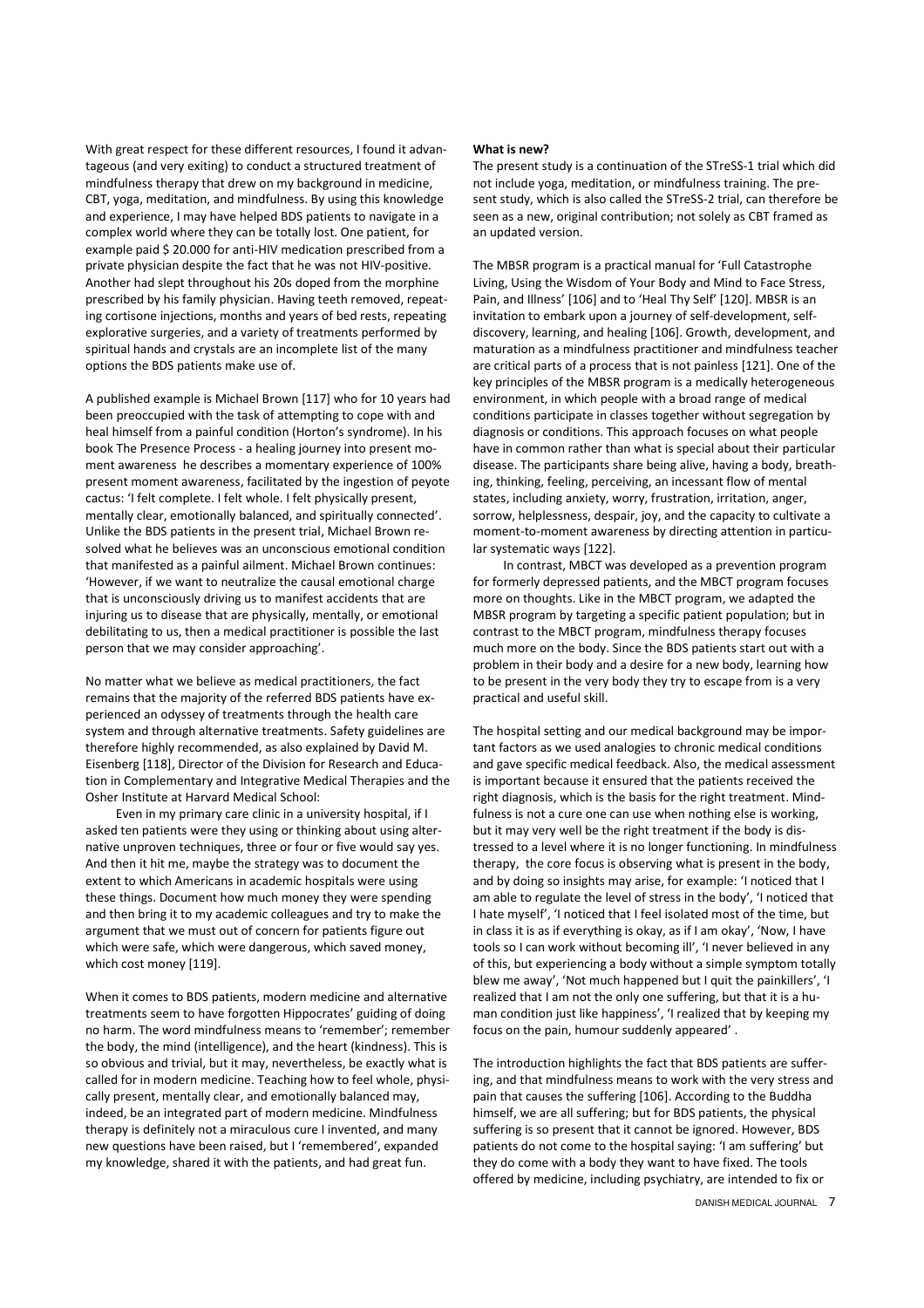attack the symptoms, not to release suffering or promote flourishing [2,123]. Moreover, courses on the mind and body or on mental health are not part of a professional education in medicine. However, this may be changing since an intensive educational program in mindfulness, communication, and selfawareness has been tested in a before-and-after design for primary care physicians, and this program is associated with improvement in primary care physicians' well-being, psychological distress, burnout, and the capacity for relating to the patients [124]. Apparently, there is a growing interest in the possible effectiveness of bringing mindfulness into secular settings within mainstream society, including medicine. How to engage BDS patients in the work of observing and embracing a painful and/or fatigued body, how to inspire them to use what is now known from modern medicine (physical exercises, healthy nutrition, healthy relationships, CBT, etc.), and how to engage in their everyday lives is an ever evolving process, in which I believe mindfulness therapy is a contribution.

## SUMMARY OF FINDINGS IN RELATION TO AIMS

The aim of this PhD thesis was to create a mindfulness treatment approach for BDS by:

1) Developing a theoretical model for including mindfulness in the treatment of BDS

By practicing body awareness, mind awareness, and communication skills patients may develop self-regulatory and self-care skills and improve their health. The theoretical model for including mindfulness training into the treatment of BDS rests on identified neurobiological impairments in these patients and the neurobiological improvements that mindfulness training may offer.

2) Reviewing mindfulness-based interventions

The overall results from the reviews [125, 126] and from the mindfulness literature indicate that MBSR and MBCT have something to offer. The reviews [125,126] recommended MBSR as a useful method for improving mental health; however, the lack of a long-term follow-up and active control groups are limitations in most studies. MBCT was recommended as a tool for preventing depressive relapse in recovered, recurrently depressed patients to prevent depressive relapse, but the implication of MBCT is challenged, especially the mindfulness teachers' lack of education is stated as problematic [127].

3) Testing the acceptability and feasibility of mindfulness therapy The randomized controlled trial indicates that BDS patients are capable of and willing to engage in mindfulness therapy. This is an important finding since treatment adherence is reported to be problematic in this particular patient population [90,100]. This thesis showed that mindfulness therapy can safely and successfully engage BDS patients to take better care of themselves.

## 4) Evaluating the effect of mindfulness therapy

Mindfulness therapy was comparable to specialized treatment in improving the quality of life and symptoms of patients with BDS. Mindfulness therapy produced greater and more rapid improvements than specialized treatment. The observed improvements may reflect a clinically and socially significant change. Mindfulness therapy appears to produce improvements within the range of those reported in the STreSS-1 trial, where CBT was compared with enhanced usual care, and no improvements on the SF-36 scale were observed in the enhanced usual care group. This indicates that the changes accomplished with the two treatments mindfulness therapy and specialized treatment reflect real changes attributable to the interventions.

5) Evaluating the social and economic effects of mindfulness therapy

Mindfulness therapy had substantial socioeconomic benefits over specialized treatment. The costs incurred to cover permanent health-related benefits, especially disability pension, were significantly lower in the mindfulness therapy group than in the specialized treatment group over a 15-month follow-up period. The total health care utilization was reduced over time in both groups from the year before inclusion (mean \$ 5,325 median \$ 2,971) to the year after inclusion (mean \$ 3,644, median \$ 1,593) (p=0.0001). There was no difference between the two groups.

6) Analyzing the social and economic consequences of BDS The BDS patients had accumulated significantly more weeks of unemployment and sickness benefit 5 and 10 years before inclusion (p<0.0001) than the population controls.

In conclusion, the social and economic consequences of BDS are significant and mindfulness therapy may have a potential to significantly improve the quality of life and symptoms, prevent social decline, and reduce societal costs.

# GENERAL DISCUSSION OF METHODS Design

#### Selection bias

The intervention was delivered only to patients with a strong treatment need due to the BDS and was restricted to patients who had been ill for at least two years. This may have skewed the recruitment by increasing the rate of the most severe cases. The BDS patients enrolled in the trial may not be representative of all patients suffering from somatization disorder or functional somatic syndromes as the recruitment may have been biased towards those willing to engage in a psycho-social treatment. The fact that our research clinic is placed at a general hospital may have ensured a higher acceptability of participation than if it had been placed at a psychiatric hospital. Another possible selection bias could stem from the fact that we recruited our study participants from individuals seeking help within the health care system. However, most of the patients did not seek help due to BDS, but due to particular physical symptoms, and the physicians only referred patients whose symptoms could indicate BDS. The trial may have limited generalizability because of volunteer bias, although we only included referred patients. Furthermore, doctors may not have referred patients with a low treatment motivation. Our experience speaks against this possibility, because many of the patients were highly skeptical at the beginning of the clinical assessment. Some patients remained highly skeptical almost until the very end of the treatment. In the specialized treatment group, the patients very often began the consultation after the assessment by stating: 'So, you also believe that it is just in my mind'. This dual way of thinking deeply embedded in our culture makes it hard to grasp the idea that the problem of BDS (and most other illnesses) is one that encompasses both the body and the mind. In the mindfulness therapy group, some patients were exited, other highly skeptical in the beginning; most patients very quickly found it difficult especially the yoga practice, and they found it very painful to simply observe the symptoms; however, towards the end, most patients were sad that the group was ending. Finally,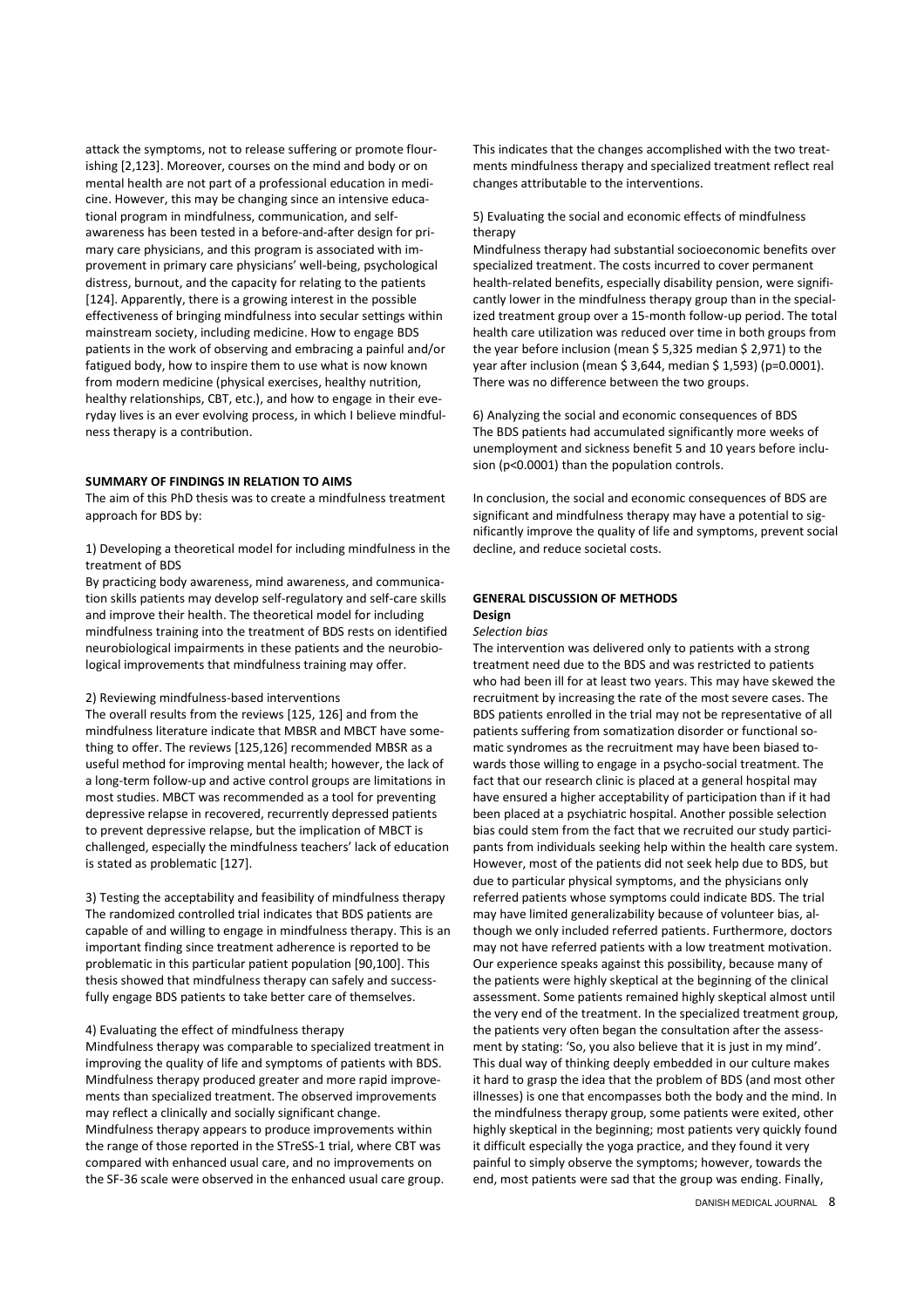selection bias could be present due to mindfulness, yoga, and meditation, so that only patients interested in these practices were willing to participate. Nevertheless, the participation rate was extraordinarily high. We may have been very successful in convincing the patients to participate in the clinical trial. Although we tried only to include motivated patients by telling them that mindfulness therapy may be very challenging, and that they should only participate if they were, indeed, willing to engage in the treatment; even so very few declined participation, possibly owing to a thorough clinical assessment and the lack of alternative treatment options.

#### Assessment

We made a comprehensive life-time review of case notes and clinical records from primary care physicians, ambulatory care, and hospital wards. We subsequently used the SCAN interview as our main diagnostic instrument. This may constitute limitations due to the diagnostic algorithms deployed in the SCAN interview. Currently, SCAN is the most comprehensive diagnostic tool available to explore BDS and functional somatic syndromes as it covers almost all physical symptoms experienced by humans. But it does not include the counting of tender points (diagnostic criteria for fibromyalgia) or a detailed specification of bowel movements (diagnostic criteria for irritable bowel syndrome). Using criteria for various other syndromes may therefore have complemented the SCAN. On the other hand, these limitations are not specific for our study, and the use of SCAN strengthens our study because we interpreted the symptoms within a clinical context. Moreover, the assessments were performed by trained physicians with sufficient clinical expertise and all patients underwent a physical and neurological examination.

#### The randomized trial

In general, randomized controlled trials compromise if an intervention can work under ideal circumstances (efficacy trial with high internal validity), and if it does work in the real world (effectiveness trial with high external validity) [128]. We tried to mirror the real word and to achieve high external validity by having few inclusion and exclusion criteria; for example, allowing the participants to have comorbidities and take drugs. The sample resembles actual clinical patients, but the patients met all DSM or ICD criteria for the diagnosis given, which contributed to a high internal validity.

In the STreSS-1 trial, primary care physicians and all hospital wards in the western part of Denmark were reached by posted mail. All the BDS patients had a theoretical chance of being referred to the trial. Inclusion for the present STreSS-2 trial began when the inclusion for the STreSS-1 trial had ended, at which time physicians had become used to referring patients. The enrolment of the participants into the present trial may therefore be said to reflect a clinical practice that is practicable and manageable. However, since the physicians may have seen an effect from the STreSS-1 trial, they may have referred more severe and more intractable patients to the STreSS-2 than to the STreSS-1 trial. We raised the age criteria to 50 years (45 in STreSS-1); and contrary to the practice in STreSS-1, we did not exclude those in litigation.

We considered all functional somatic syndromes fulfilling the criteria for multi-organ BDS and did not restrict the inclusion criteria to single syndromes. Nor did we exclude patients due to a lack of suitability for the intervention or lack of motivation.

We had no passive control group and therefore cannot, in theory, establish causality between improvement and mindfulness therapy or specialized treatment. However, since the STreSS-2 trial began when the STreSS-1 trial ended, we decided to use our knowledge from the STreSS-1 trial and aimed at sharing this knowledge with all the patients. It was deemed unethical to compare the mindfulness therapy group with a group of patients recruited from a waitlist or treatment as usual since individual CBT and psychiatric consultation intervention have previously been found to have positive outcomes [129,130]. We, therefore, decided to do our very best in the control group and to establish a strong, active control group. However, the present results remain relevant even if the population may have been selected and we lacked a passive control group.

A randomized controlled trial cannot examine aspects like: the result of unspecific factors, regression towards the mean, or the natural history of the disorder. Since positive findings were maintained at the 15-month follow-up and the participants had been ill for at least two years prior to the treatment (on average 13.5 years), it is hardly likely that the observed effect is attributable to the natural history of the disorder or to regression towards the mean, although the study design cannot completely rule out this possibility.

#### Active ingredient

Mindfulness therapy is composed of many elements and the study design cannot determinate the active ingredients. Some of the strong elements are: 1) connection to the body, 2) connection to the mind, 3) connection to self and others. The yoga practices: body scan (yoga nidra) and hatha yoga are the tools systematically used to enhance the connection with the body. The meditation practices systematically used to discipline the mind consists of concentration on breath, the body as a whole, pain, sounds, thoughts, and emotions; these practices are used to keep the attention in the present, observing what is present in the awareness, and embracing whatever comes up with a friendly nonjudgmental attitude. Connection to the self and others are practiced through deep listening. From a mindfulness perspective, deep listening is the greatest gift a teacher can offer, it is not just being silent, but it is being fully present with the patient. This presence may be explained as compassion in action or an ethical action that is believed to be the outcome and expression of a clear mind and an open heart.

Among clinicians, scientists, and even Buddhist masters, there is an ongoing debate about what mindfulness and its essence really is. Mindfulness is both a practice and an outcome. Some argue that the quality of attention is that which is most important [131, 132]; others claim that acceptance and the level of compassion are the most important elements [132]. It is claimed that the heeling is mediated by the teacher's authenticity and his or her ability to truly see the patient and act with compassion and ethics. If this truly is the essence of mindfulness, then this aspect of mindfulness may not be separated as a component only delivered to the mindfulness therapy group. Because if mindfulness is integrated into the person that delivered the specialized treatment, then it is not possible for such a person to spend eight or nine hours with a patient not being mindful; they may connect and mindfulness is being communicated. Conversely, if mindfulness is mainly engaging in formal practices, it may be separated. This type of communication is of course, not exclusive to mindfulness;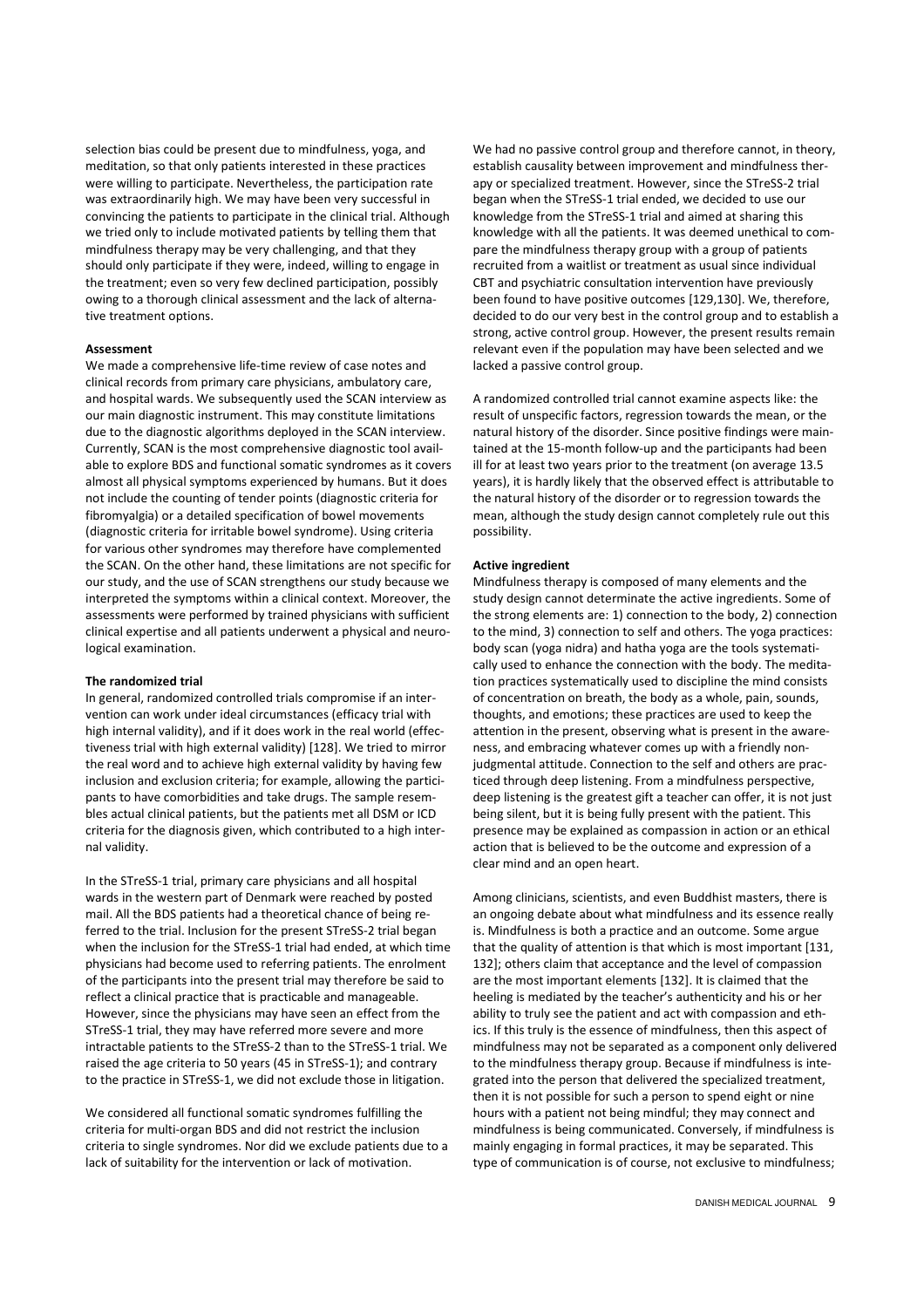it may be expressed as a common humanity and it equals the therapeutic alliance in psychotherapy.

## Data

Processing of questionnaires

The data were designed and processed using the TELEform software program, which allows optical reading of data. The research secretaries were provided with guidelines on how to handle cases of doubt. The project head and the statistician were responsible for the further collation of data.

# Questionnaire

The SF-36 is an established instrument, widely used and wellvalidated in the general population [133,134], in primary care [134] and in various medical conditions [135]. But it may not be accurate in measuring BDS patients' self-reported health [136- 138]. The SF-36 questionnaires were filled in prior to the clinical assessment, and it is possible that this influenced the patients' self-reported health. In order to be taken seriously, they may have attributed their limitations to physical rather than emotional problems. Also, to keep up appearance or because of insufficient knowledge, they may have scored their physical functioning better than it actually was. For example, if one never gets out of the home (which was very common), then one does not know whether it is difficult to walk a distance or climbing the stairs. A cross-sectional study suggested that the PCS and the MCS component scores of the SF-36 may not be valid in patients with BDS and proposed a new aggregate score, the Perceived Physical Health (PPH) score, including physical functioning, bodily pain, and vitality [139]. However, improvements assessed with the PCS and the PPH showed similar results in the BDS patients [97]. Health profiles have been compared between different medical and psychiatric conditions [140]. The BDS patients included in this trial scored physical functioning almost within normal range; but role physical, bodily pain, general health, vitality, and social functioning scores were scored about ten points worse than in patients suffering from both a psychiatric condition and a severe chronic medical condition such as congestive heart failure, chronic obstructive pulmonary disease and/or advanced diabetes; while scores of role emotional and mental health were about the same as in this group of patients suffering from both mental and physical conditions.

One SF-36 question asks: 'compared to one year ago, how would you rate your health in general now?' The other questions refer to the past four weeks. But there may be recall bias anyway because the current state at a particular day a patient answers the questionnaire influences recall. The SF-36 questionnaire asks questions like: 'Is it problematic?', 'Do you have difficulties?' or, 'Within the past four weeks did you cut down on the amount of time you spent on work', 'Accomplished less than you would like'. We have no idea what the person did accomplish; we only know how he or she judged accomplishment. The scoring could reflect a pattern of perfectionism rather than the impairment itself. People adapt to the current state and memory is fallible and more a construction than a fact, so the questionnaire will inevitable give rise to some bias. The mentioned biases will underestimate a possible effect.

## Register data

Denmark runs a nationwide centralized register of personal information where every citizen is awarded a unique personal identification number. Virtually every government agency and all central registries in Denmark receive information about a person from the database in which data are continuously updated with all relevant health-related and other information. This unique data pool allows every citizen to be followed closely from birth to death.

The registers have almost full population coverage, and no informed consent is required to use data from those registered. The data can be used in an anonymous form. In the DREAM database, persons supported by their spouse, e.g. housewives and persons 'dropped out' of society, i.e. people who receive no employer or transfer payment, are not registered and they are therefore counted as self-supporting. However, these groups are considered to represent only a minor proportion according to the Danish Ministry of Employment.

### Analysis

In the analysis phase, we accounted for confounding by matching and stratification. We used intention to treat analysis [141,142] and multiple imputation [143] in an appropriate manner. No participants were excluded from the final analysis. We decided to use simple descriptive analyses of workability, as these data have never been presented before and a pure description is highly valuable for hypothesis-generating research to be tested in future trials.

#### Generalizability

The population studied is a selected group in the sense that they are likely to be the most severe, the most unusual, and most intractable patients compared with the entire cohort of persons suffering from bodily distress. In principle, socio-demographic bias should not influence the selection of patients as the health care in Denmark is free of charge for all citizens. Immigrants were excluded, but they constitute less than 10% of the Danish population so this bias is hardly a problem. The results from the study may be generalizable to a Scandinavian population between 20- 50 years of age who suffer from multi-organ BDS.

## GENERAL DISCUSSION OF RESULTS Clinical importance

The magnitude of the statistically significant differences observed may or may not be sufficient to make clinicians and health care planners consider changing their current practices. To interpret outcomes and to facilitate such decision-making, we displayed outcomes directly by units and by the percentage of patients who improved. The evaluation of whether the outcome is clinically important can be evaluated through clinical knowledge and the literature. A meta-analysis concluded that compared with CBT for depression or other mental disorders the efficacy of CBT for medically unexplained symptoms seems to be lower [144] and only small between-group effect sizes are found when compared with treatment as usual or a waitlist [144,145]. Moreover, patients presenting in primary care with physical symptoms have been followed for five years, and it was reported that poor baseline functional status, illness worry, and longer symptom duration predicted a lack of resolution [146,147].

Thus, it is unlikely that the patients enrolled in the present study would have improved without the interventions since they had poor baseline functioning, high scores of illness worry, and very long symptom duration. At the end of treatment, a statistically significant higher number of patients randomized to the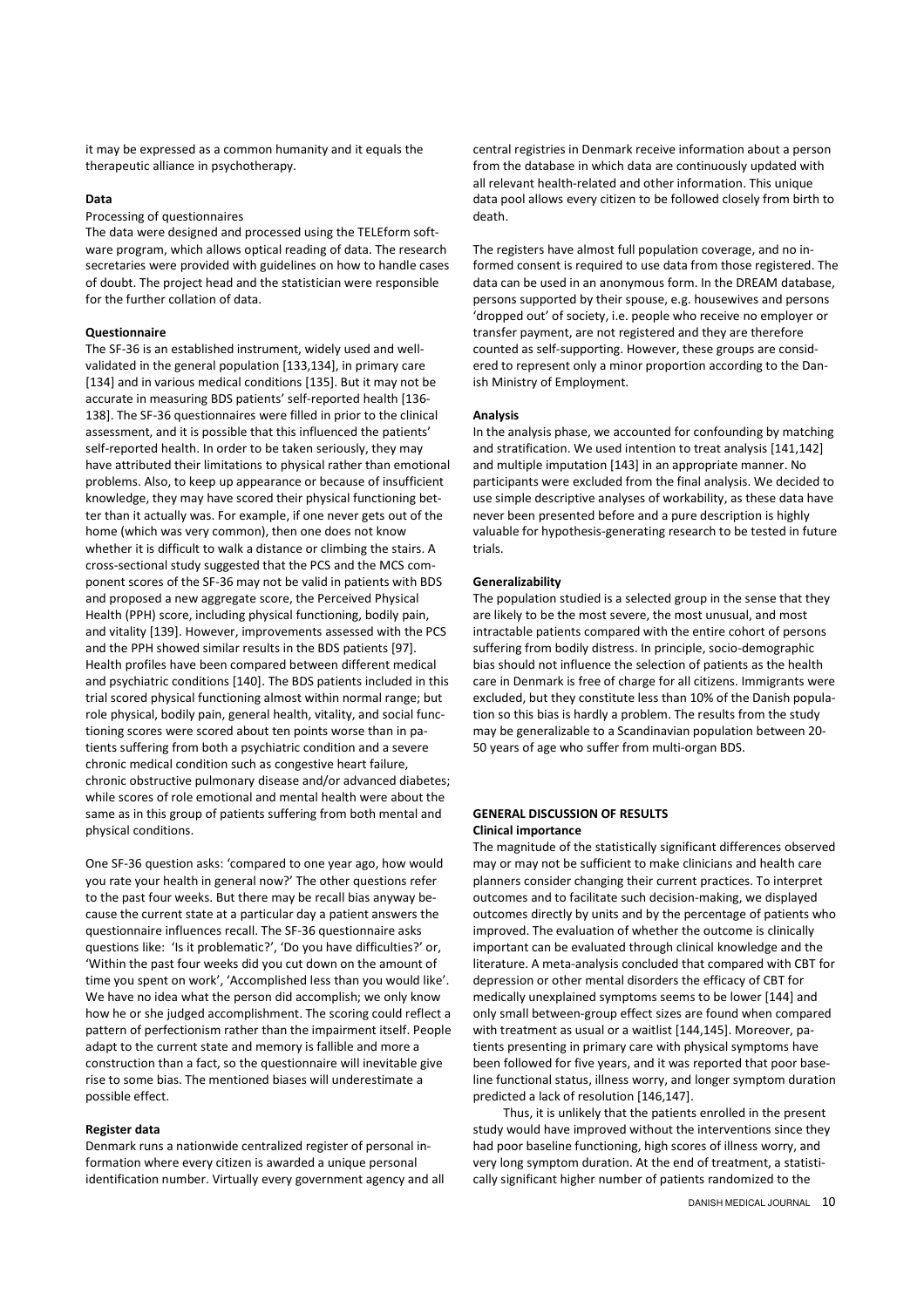mindfulness therapy group (28%) than to the specialized treatment group (10%) reported a marked improvement (PCS >1 SD), OR=3.21 [1.05-9.78]. A value of OR> 2 marks a clinically important difference [128]. The standards for Cohen's d effect size are approximately 0.2 small, 0.5 moderate, 0.8 large as a rule of thumb; whether it is a clinically important difference is a matter of clinical judgment, not a statistical one [128]. Judgment depends on how serious the disorder is, how big the difference is, what that represents in terms of behavioral change, how difficult it is to change, and how costly the intervention is [128]. Our results highlight the fact that BDS implies a social decline for some. BDS is a significant and costly illness from which even young and well-educated persons may suffer. The improvement in PCS score outcome may not be huge; still, the use of register-based data afforded us with an excellent opportunity to gain insight into possible behavioral changes. Overall, an intervention that is safe, is acceptable to the patients, may prevent social decline, and may even reduce total health care costs, is sufficiently encouraging to warrant future further investigation. Suffering from somatic symptoms is stressful, suffering from somatic symptoms without having a diagnosis or an explanation may be even more stressful. Both intervention groups had improved outcomes for illness worry, anxiety, depression, and somatic symptoms. Thus, receiving the BDS diagnosis may have a therapeutic effect. Reducing the level of distress seems to be relevant as stressors perceived as inescapable or unavoidable evoke the strongest adverse biological consequences [53]. In the specialized treatment group the BDS diagnosis was individualized and supplemented with an individual treatment plan which improved treatment to a point that seems to be clinically important.

#### Treatment response equals disability pension?

However, the participants randomized to specialized treatment did not improve in terms of their PSC scores until the 15-month follow-up. All participants whether they were randomized to the mindfulness therapy group or the specialized treatment group received information containing with a definition of stress: when the demands exceeds the resources, one can cope either by decreasing the demands or enhancing the resources. We speculated if a treatment response could be explained by receiving disability pension (decreasing the demands). We analyzed if a clinically significant treatment response (PCS change score> ½SD) at 15-month follow-up was associated with receiving disability pension. 13/27 (48%) of those receiving disability pension in the specialized treatment group at the 15-month follow-up improved, 7/27 (26%) did not reach a clinically significant treatment response, and 7/27 (26%) were lost at follow-up. In the mindfulness treatment group, 4/15 (27%) of those receiving disability pension improved, 6/15 (40%) did not reach a clinical significant treatment response, and 5/15 (33%) were lost at follow-up. Thus, receiving disability pension in general cannot explain a clinical treatment response, and a clinical treatment response was not at all associated with disability pension in the mindfulness therapy group. For some BDS patients, disability pension is the only realistic solution, but from a therapeutic point of view, it is not a very ambitious treatment, and the therapeutic ambitions should be raised, at least for the younger part of the population.

## Possible risk factors

We found results suggesting that accumulated weeks of unemployment or sickness benefits are possible risk factors for chronic and severe multi-organ BDS. We do not know if accumulated weeks of unemployment or sickness benefits five and ten years

before inclusion were simply leading to a future BDS, or the reason for accumulated weeks of unemployment or sickness benefits was BDS. But these measures were assessed at different time points, and the results certainly point towards the existence of an association. Many patients have an understanding of a very sudden onset of their illness. However, we found impaired working capability five and ten years before study enrolment. These results point to a clinical relevance of vulnerability factors; they suggest that BDS may be detected much earlier; and they offer valuable information that may be used to inform in possible prevention programs or treatment initiatives. These findings also suggest that there may be opportunities for arresting or maybe even preventing the BDS patients' odysseys through the health care system and/or alternative treatments that could save financial resources which could be better used for prevention and treatment programs.

## Comparison with other studies

An overall comparison with other studies is difficult, because of the variability in the populations studied, the diagnostic criteria used, the interventions delivered, and the types of measures deployed. In former randomized controlled trials testing mindfulness interventions, the typical participant is a white, middle-aged, middleclass, well-educated woman. In this study, the majority were out of work and had little or no education. Our findings suggest that even a socially marginalized population with chronic bodily distress is willing to participate and engage in a treatment that requires a high level of patient involvement. We checked if having an education was associated with a clinical treatment response and found absolutely no association (the results are not reported). We have previously reported that the BDS population group was just as educated as the matched population controls; we believe that this similarity reflects the age group (20-50); if the subjects had all been 50 years of age, a difference in education is highly probable, since it is likely that more population controls than BDS patients would have achieved an education by the age of 50.

Previously, four other mindfulness interventions have reported change scores of the SF-36. The PCS scores for woman with cancer improved from 38 to 40 [148], the MCS scores improved from 32 to 39 among emotionally distressed patients [149], bodily pain improved from 40 to 45 for older adults with chronic low back pain [150] and from 32 to 40 in woman with fibromyalgia [99]. Thus, improvements on the SF-36 have not been huge in previous randomized controlled mindfulness studies.

A comparison of SF-36 change scores following CBT and the results of the present study are hampered by the fact that the CBT interventions were of different duration and mostly are individual CBT. Moreover, there is variability in the diagnostic criteria, the severity, and the duration of illness. In general, the less severe cases seem to be those who have achieved the highest level of improvements. CBT plus specialist medical care improved the SF-36 physical functioning score from 39 to 58 [93] in patients suffering from chronic fatigue syndrome, but the study excluded patients with a physical functioning > 60; in our mindfulness therapy group, the mean physical functioning was 60 at baseline.

The StreSS-1 trial reported an effect size of 0.51; 95% CI 0.19-0.83 on the primary outcome, which should be compared with an effect size of 0.42; 0.17-0.68 in the present STreSS-2 trial. But the group size (12 versus 9) and the age (≤50 versus ≤45) were higher,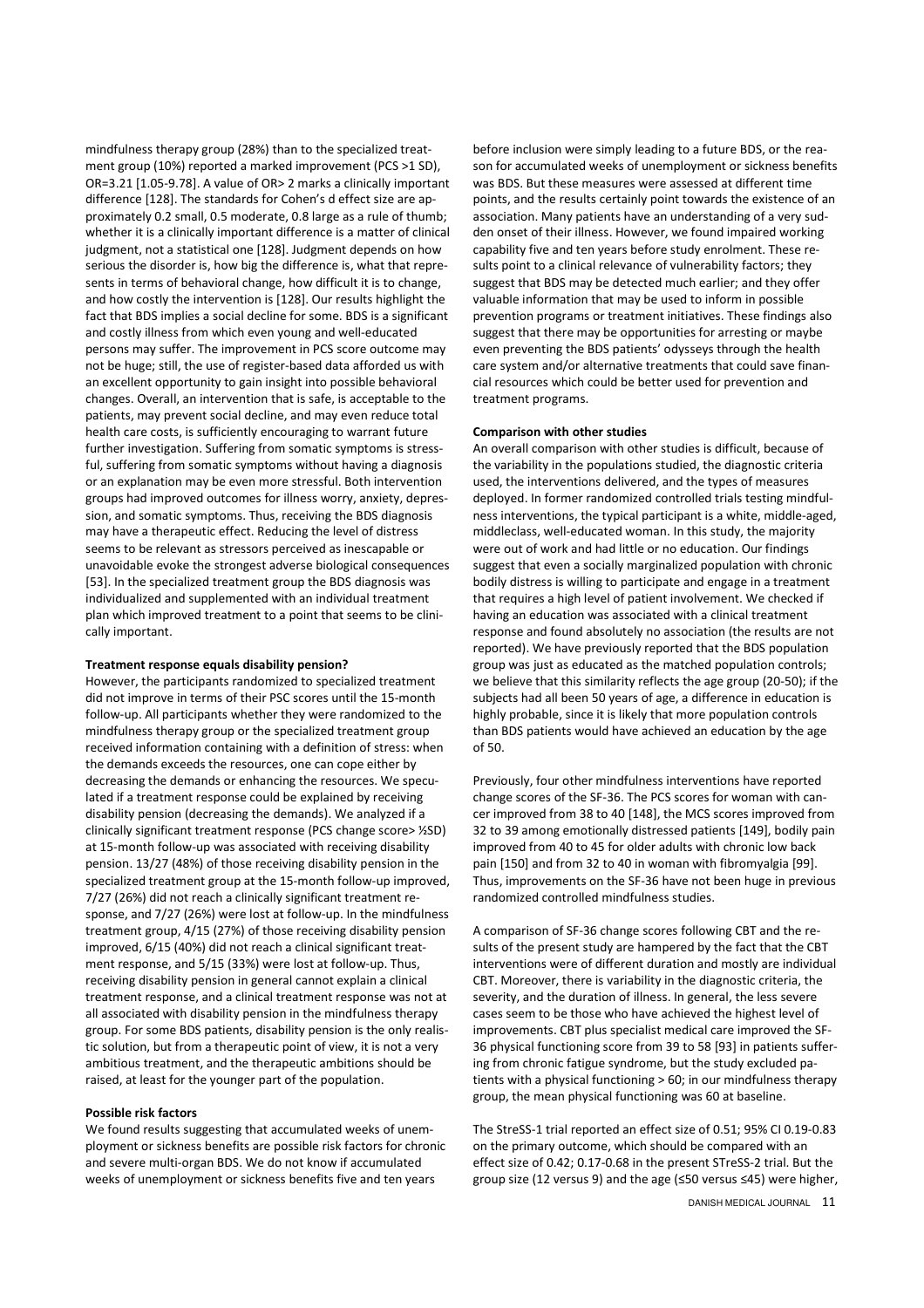the social marginalization was worse, and the intervention covered a shorter period (3 versus 4 months) in STreSS-2. CBT was compared with enhanced usual care in the STreSS-1 trial, and no improvements on the SF-36 scale were observed in the enhanced usual care group, which indicates that the changes found in the two treatments mindfulness therapy and specialized treatment in the present study reflect a real change attributable to the interventions.

In the STreSS-1 trial 73% reported a positive change and 25% a marked improvement, while 68% reported a positive change and 29% a marked improvement in the STreSS-2 trial. Both trials reached high effect sizes for illness worry and small effect sizes for anxiety and depression. We therefore conclude that CBT in STreSS-1 and mindfulness therapy in STreSS-2 were equally effective. The data on disability pension have not yet been analyzed in the STreSS-1 trial.

The benefit observed following specialized treatment is in line with previous research which has reported effect of individual CBT [92], specialist medical care [93], and psychiatric consultation intervention [92].

## **CONCLUSION**

A mindfulness approach can safely be integrated into the treatment of BDS and it improves health.

Patients with BDS are currently being largely neglected which results in enormous societal costs and much human suffering; consequently much benefit could be reaped if health care professionals and planners gave higher priority to BDS. There is no 'gold standard' for BDS management. However, the STreSS-1 trial proposed a stepped care model [97,98] and suggested that the application of such a strategy would lead to improved health care and has the potential to save costs. The present STreSS-2 trial provides encouraging preliminary evidence for the effect and cost-effectiveness of mindfulness therapy. Mindfulness therapy is a useful complementary treatment in the management of BDS; it offers an additional intervention option to be integrated into the stepped care model. Doing no harm and improving treatment for BDS patients require close collaboration across medical specialties. The BDS diagnosis has shown its potential to facilitate the delivery of evidence-based care across medical specialties, as it has now been tested in two randomized controlled trials where it has proved its clinical usefulness for hundreds of patients.

Instead of telling patients that they just have to 'live with their symptoms' and that 'there is nothing to be done', we can now offer evidence-based treatments based on the results achieved by the STreSS-1 and STreSS-2 trials. One model does not fit all the patients, thus having more treatment options is an advantage. Mindfulness therapy may be used as a specific prevention program for high-risk groups and may be added at all levels in the stepped care model. Although encouraging, large-scale multicenter trials are needed for further evaluation.

#### RESEARCH PERSEPCTIVES

## Perspectives for the use of the BDS diagnosis and a mindfulness approach

Expertise in behavioral medicine or mind/body medicine is rarely present in routine medical settings. This may result in an insufficient knowledge of BDS and a problematic communication between the patients and the medical practitioners. For example, the referred BDS patients reported that the most common responses they receive from their physicians are: 'You are going to have to learn to live with this' or 'Your symptoms are not real or that rare that I have no idea about their origin'. BDS clinics using a unified approach for the various functional somatic syndromes and psychiatric conditions are rare or non-existing in most countries. The successful biomedical revolution and the diagnostic confusion of BDS may have contributed to a neglect of BDS in clinical practise and health care planning. However, a BDS research clinic is establish at the general hospital, Aarhus University Hospital, Denmark [98].

In line with previous research, this thesis confirmed that BDS is a common, costly, and highly debilitating condition [94]. And the results of this thesis give hope to a much earlier delivering of safely guidelines, prevention, and treatment initiatives, which seems to be a better use of the financial resources.

The relationship between emotion and symptom expression is being studied in chronic medical conditions [57,58,107], and the BDS diagnosis has the potential to expand this research field, because the unifying approach is useful, non-stigmatizing, and may resolve the confusion related to classification. The BDS diagnosis is easy to communicate across medical specialties and makes sense to the patients, because it does not define symptoms as 'mental' and not 'physical', but unifies medical conditions and psychiatric disorders.

The unified integrated approach may fill the gab between medicine and psychiatry. The STreSS-1 trial may educate patients and health care practitioners in BDS [97]. The MBSR program may teach patients how to learn to live with this [106]. The MBCT program may teach formerly depressed patients how to recognize when the mind is operating in maladaptive modes of mind [151]. And Mindfulness therapy may teach BDS patients how to recognize when the body is operating in destructive patterns. The patients learn that they have a real disorder; that the disorder most likely is an imbalance in the autonomic nervous system; that catastrophizing thinking, inactivity, and overloading make the symptoms worse; that connecting to the body can improve health; the imbalance in the autonomic nervous system can be balanced by this connection; symptoms, emotions, and thoughts come and go, which one will notice when observing the awareness, the mind, and the body.

In order to detect decisive ingredients, future studies could include neurobiological measures. Functional brain imaging has shown impairments of the sensory processing in BDS patients, which may indicate a deficiency in the cognitive regulation of symptom perception [51,72]. The emotion and cognitive regulation are connected with the immune system, the endocrine system, and the autonomic nervous system [83,84]. Thus, practicing emotional regulation skills may improve mental and physical health. In addition, research suggests that basic functions associated with the prefrontal cortex may emerge following mindfulness meditation [113]. These functions include regulation of the body systems, balancing emotions, attuning to others, modulating fear, responding flexibly, and exhibiting insight and empathy [113]. Functions that may be investigated through a combination of neuroscience, qualitative studies, and effect trials, because many of the cognitive and emotional regulatory processes implemented in the prefrontal cortex operate relatively automati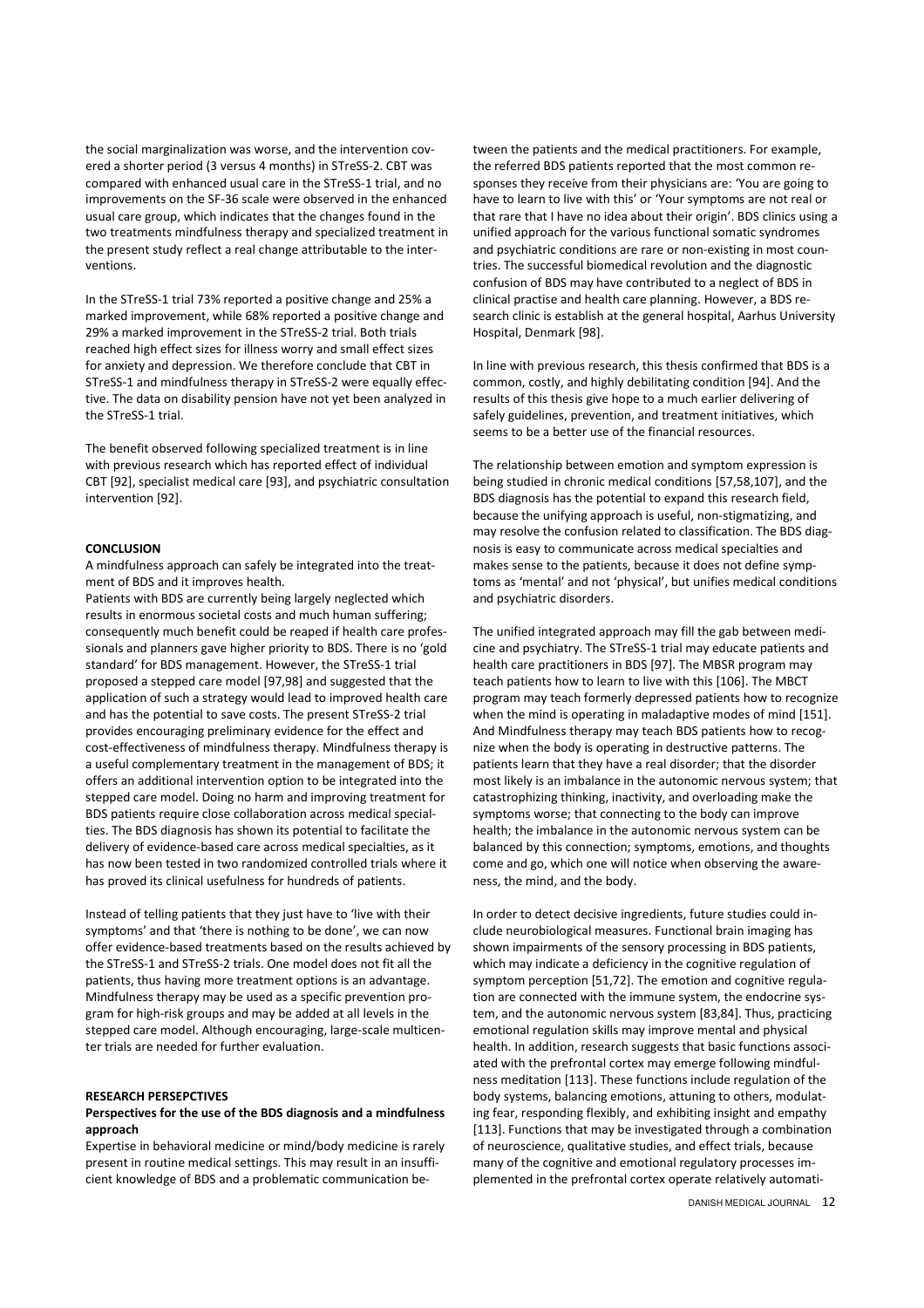cally and are opaque to direct self-reporting and are represented only indirectly in self-reported measures [1].

This phenomenon may have been present in our trial in which it was not unusual that patients were almost unable to climb the stairs to attend the mindfulness therapy program, which was located at the third floor (without an elevator); but by the end of treatment, they had no trouble climbing the stairs; however, when we asked them about their improvement, they often stated that they did not realize that so much had changed.

Neuroscientific work has uncovered components of emotion regulation that could not have been discovered through selfreport methods, these components may be investigated in BDS patients. Thus, neuroimaging, behavioral, and biological measures may complement the evaluation of treatment effect in future trials.

Our trial was carried out at a highly specialized research clinic at a general university hospital. Many patients had to travel 2-3 hours to attend assessment and treatment. A similar treatment may be delivered at local clinics. When treating BDS patients at local clinics, physicians are recommended to ensure proper medical diagnoses. A proper BDS diagnosis is not achieved only by filling out a questionnaire. The BDS diagnosis is a clinical diagnosis similar to depression; and the level of impairment, the number of symptoms, and the duration of this illness are to be interpreted in a clinical context. It is common sense that all medical and mental illnesses are being diagnosed and addressed. Mindfulness therapy, MBSR, and MBCT are complementary and participatory treatments; they are not alternative treatments, for example for cancer. The success and the failure of the implementation of mindfulness therapy at local clinics need to be investigated to determine the boundary conditions for a nationwide application. Sufficient training and education in mindfulness and CBT are highly recommended. MBCT is now being recommended by the UK's best practice advisory board for NHS-NICE (National Health Service-National Institute of Health and Clinical Excellence). However, challenges related to the implementation of evidence-based mindfulness approaches are being reported from the UK [152]. Few teachers are competent in its delivery, and several reviews, books, and papers have pointed to the importance of the teachers' competence [121,125,153-155] . According to Jon Kabat-Zinn, the practice of mindfulness is not just a good idea, and there is a great risk that mindfulness will be grasped and understood in a limited way, simply as a concept. Thus, a training of teachers is recommended, and the implementation of mindfulness therapy in other settings needs to be evaluated.

The training of mindfulness teachers and an analysis of the effect of mindfulness therapy delivered at local clinics are under preparation. Also, mindfulness therapy for patients with shoulder impairments (impingement- or rotator cuff syndrome) is under preparation. The shoulder patients' experience of mindfulness therapy will be investigated in a qualitative anthropological PhD study. Also, an ongoing qualitative PhD study is investigating how BDS patients experience stress in their daily lives before and after mindfulness therapy. In addition, the effect of pharmacotherapy and acceptance and commitment therapy is currently tested in ongoing STreSS-3 and StreSS-4 trials where specialized treatment is included for all patients.

Large-scale multicenter trials are needed to explore the effectiveness and cost-effectiveness of mindfulness therapy. The effect of longer treatment times, the inclusion of booster sessions, and whether integrating mindfulness therapy with specialized treatment yields a better outcome may be explored.

# ABBREVIATIONS

| <b>BDS</b>             | Bodily Distress Syndrome (a novel unifying<br>diagnostic category)                                |
|------------------------|---------------------------------------------------------------------------------------------------|
| BDS, single-organ type | BDS type characterized by symptoms<br>primarily from one bodily system                            |
| BDS, multi-organ type  | The most severe form of BDS, character-<br>ized by symptoms from at least three<br>bodily systems |
| CI                     | Confidence Interval                                                                               |
| <b>CBT</b>             | Cognitive Behavioural Therapy                                                                     |
| <b>DSM</b>             | Diagnostic and Statistical Manual of Mental<br><b>Disorders</b>                                   |
| ICD                    | International Classification Diseases and<br><b>Health Related Problems</b>                       |
| <b>MBCT</b>            | Mindfulness Based Cognitive Therapy                                                               |
| <b>MBSR</b>            | Mindfulness Based Stress Reduction                                                                |
| <b>SCAN</b>            | Schedules for Clinical Assessment in Neu-<br>ropsychiatry                                         |
| SD                     | <b>Standard Deviation</b>                                                                         |
| $SF-36$                | Medical outcomes study short form 36<br>questionnaire                                             |
| SF-36 MCS              | SF-36 Mental Component Summary                                                                    |
| SF-36 PCS              | SF-36 Physical Component Summary                                                                  |
| SF-36 PPH              | SF-36 Perceived Physical Health (an alter-<br>native to the SF-36 PCS)                            |
| <b>STreSS</b>          | Specialized Treatment for Severe Bodily<br>Distress Syndromes                                     |
| STreSS-1               | The first clinical trial assessing the efficacy<br>of STreSS                                      |
| STreSS-2               | The second clinical trial assessing Mindful-<br>ness therapy                                      |
| TAU                    | Treatment as usual                                                                                |

#### **SUMMARY**

We have created a mindfulness approach to treat patients who experience multiple, persistent, and disabling physical symptoms that cannot be explained by a well-defined medical or surgical condition. Randomized controlled trials in this area are few, and research is hampered by the lack of clear definitions. Bodily distress syndrome (BDS) or bodily stress is an empirically defined definition unifying various conditions such as fibromyalgia, chronic fatigue syndrome, and somatization disorder.

In the present PhD, we explored whether patients suffering from BDS may be committed to mental training in the form of mindfulness therapy, which is a mindfulness program specifically targeted patients suffering from BDS.

The theoretical model for including mindfulness training in the treatment of BDS is based on identified neurobiological impairments in these patients and the neurobiological improvements that mindfulness training may offer. BDS is a major public health issue possibly associated with the pathology of the immunoendocrine and autonomic nervous system. BDS patients are often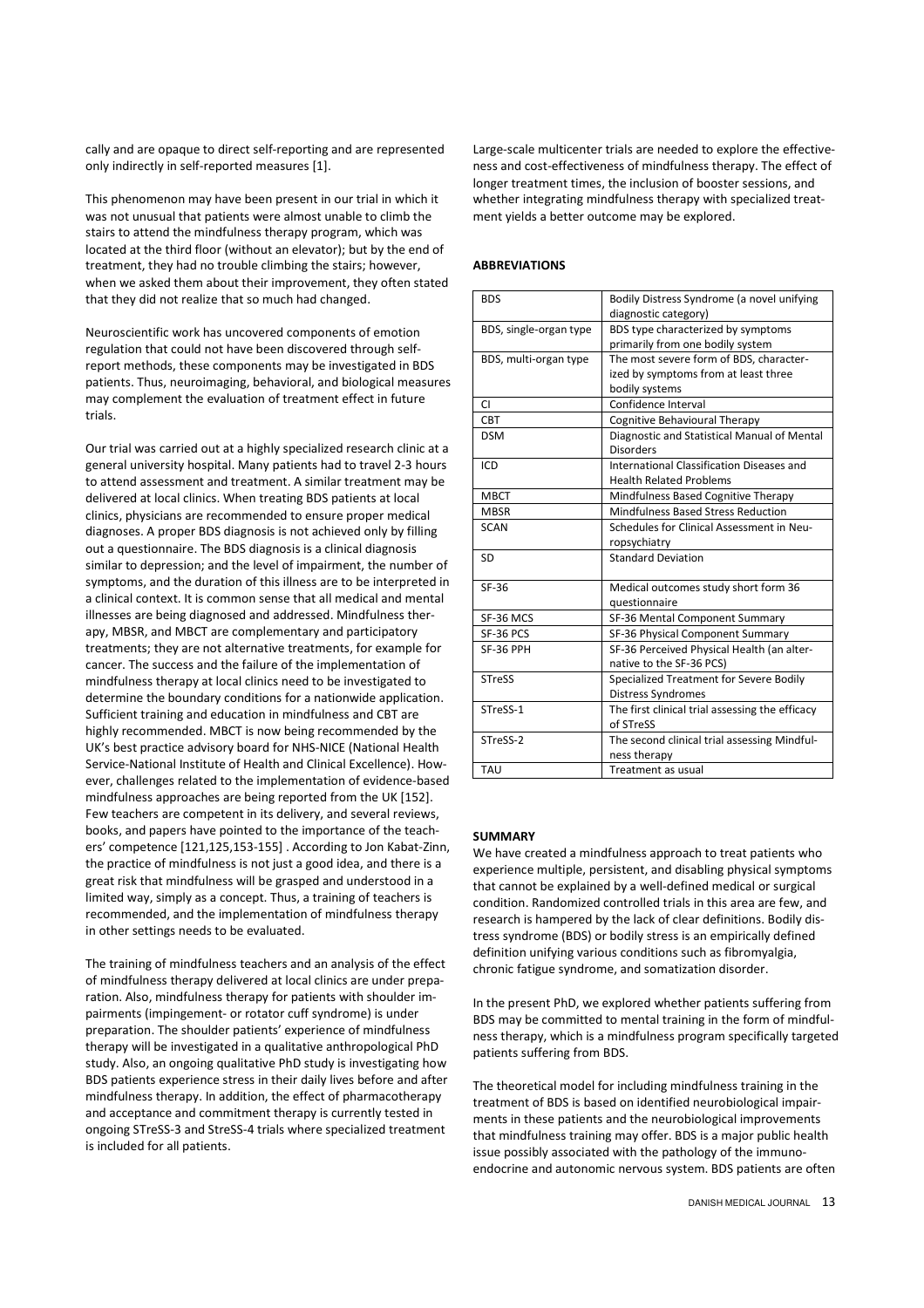stigmatized, and effective treatment is rarely delivered, which leaves these patients isolated, left by themselves, vulnerable to potentially harming medical and/or alternative treatments. Accordingly, there is a need for non-harming practical tools that patients can learn to master so that they can improve the ability to take responsibility for their own health and wellbeing.

Mindfulness-Based Stress Reduction (MBSR) is a group program that employs mindfulness practice to alleviate suffering associated with physical, psychosomatic, and psychiatric disorders. Mindfulness-Based Cognitive Therapy (MBCT) is designed to prevent depressive relapse.

Paper I and II present systematic literature reviews only of randomized controlled trials on MBSR and MBCT. The effect of MBSR has been explored on fibromyalgia in three studies, none of them showed convincing results, but gave some indications as to improvement. The reviews recommended MBSR as a useful method for improving mental health; however, lack of long-term followup and active control groups are limitations in most studies. MBCT was recommended as a tool for preventing depressive relapse in recovered, recurrently depressed patients, but the implication of MBSR and MBCT is problematic, especially due to the lack of well educated mindfulness teachers.

We combined MBSR with cognitive behavioral therapy, CBT, specifically targeted BDS. Paper III provides original data from 119 patients enrolled in a randomized clinical trial, mindfulness therapy for BDS. The randomized controlled trial indicates that BDS patients are capable of and willing to engage in mindfulness therapy. This thesis showed that mindfulness therapy can safely and successfully engage BDS patients in mindfulness practice. Since individual CBT and psychiatric consultation have previously been found to have positive outcomes for BDS patients, we compared mindfulness therapy to an active control group entitled specialized treatment in which an individual treatment was planned in collaboration between the patient and a MD specialized in BDS, CBT, and psychiatry. Mindfulness therapy was comparable to specialized treatment in improving the quality of life and the symptoms of the patients with BDS at 15-month followup.

For primary outcome physical health (PCS) at 15-month followup, different developments over time for the two treatment groups could not be established (F(3,2674)=1.51, p=0.21). However, in the mindfulness therapy group, PCS significantly changed at the end of treatment and this change remained at 15-month follow-up, whereas no significantly change was seen in the specialized treatment group until at the 15-month follow-up. In the mindfulness therapy group, 26%; CI, 14-38 reported a marked improvement (> 1SD) at the end of treatment compared with 10%; CI, 2-18 in the specialized treatment group. This amounts to a statistically significant difference between the groups (OR=3.21; CI, 1.05-9.78, p=0.04). The results are indicating that mindfulness therapy produced greater and more rapid improvements than specialized treatment.

Mindfulness therapy appears to produce improvements within the range of those reported in the STreSS-1 trial, where CBT was compared with enhanced usual care, and no improvements on the SF-36 scale were observed in the enhanced usual care group. This indicates that the changes accomplished with the two treat-

ments mindfulness therapy and specialized treatment reflect real changes attributable to the interventions.

The economic effects of mindfulness therapy are evaluated in paper IV by the use of original register data from the 119 enrolled patients and a matched control group of 5950 individuals. Mindfulness therapy had substantial socioeconomic benefits over specialized treatment. The costs incurred to cover permanent health-related benefits, especially disability pension, were significantly lower in the mindfulness therapy group than in the specialized treatment group over a 15-month follow-up period; 25% from the mindfulness therapy group received disability pension compared with 45% from the specialized treatment group  $(p=0.025)$ .

The total health care utilization was reduced over time in both groups from the year before inclusion (mean \$ 5,325, median \$ 2,971) to the year after inclusion (mean \$ 3,644, median \$ 1,593) (p=0.0001). There was no difference between the two groups.

Five and ten years before their inclusion, the BDS patients were less self-supporting than an age-, gender- and ethnicity-matched population control group; the BDS patients accumulated more weeks of sickness benefit and unemployment. Thus, the included BDS patients may have been ill and in high risk for a social decline five and ten years before they received a proper diagnosis and treatment.

In conclusion, the social and economic consequences of BDS are significant and mindfulness therapy may have a potential to significantly improve function, quality of life and symptoms, prevent a social decline, and reduce societal costs.

## **REFERENCES**

- 1. Davidson RJ. Toward a biology of personality and emotion. Ann N Y Acad Sci 2001;935:191-207.
- 2. Goleman D. Destructive Emotions. How can we overcome them? A scientific Dialogue with the Dalai Lama. New York: Bantam Dell. A division of Random House, Inc.; 2003.
- 3. Walsh NP,Gleeson M,Shephard RJ, et al. Position statement. Part one: Immune function and exercise. Exerc Immunol Rev 2011;17:6-63.
- 4. Schröder A,Fink P. The proposed diagnosis of somatic symptom disorders in DSM-V: two steps forward and one step backward? J Psychosom Res 2010;68(1):95-6.
- 5. Fink P,Toft T,Hansen MS,Ørnbøl E,Olesen F. Symptoms and syndromes of bodily distress: an exploratory study of 978 internal medical, neurological, and primary care patients. Psychosom Med 2007;69(1):30-9.
- 6. Fink P,Schröder A. One single diagnosis, Bodily distress syndrome, succeeded to capture ten diagnostic categories of functional somatic syndromes and somatoform disorders. Journal of Psychosomatic Research 2010;68:415-26.
- 7. Creed F, Henningsen P, Fink P. Medically Unexplained Symptoms, Somatisation and Bodily Distress. Developing Better Clinical Services. Cambridge: Cambridge University Press; 2011.
- 8. Fink P. Somatization from a historical perspective. Nord J Psychiatry 1996;50:353-63.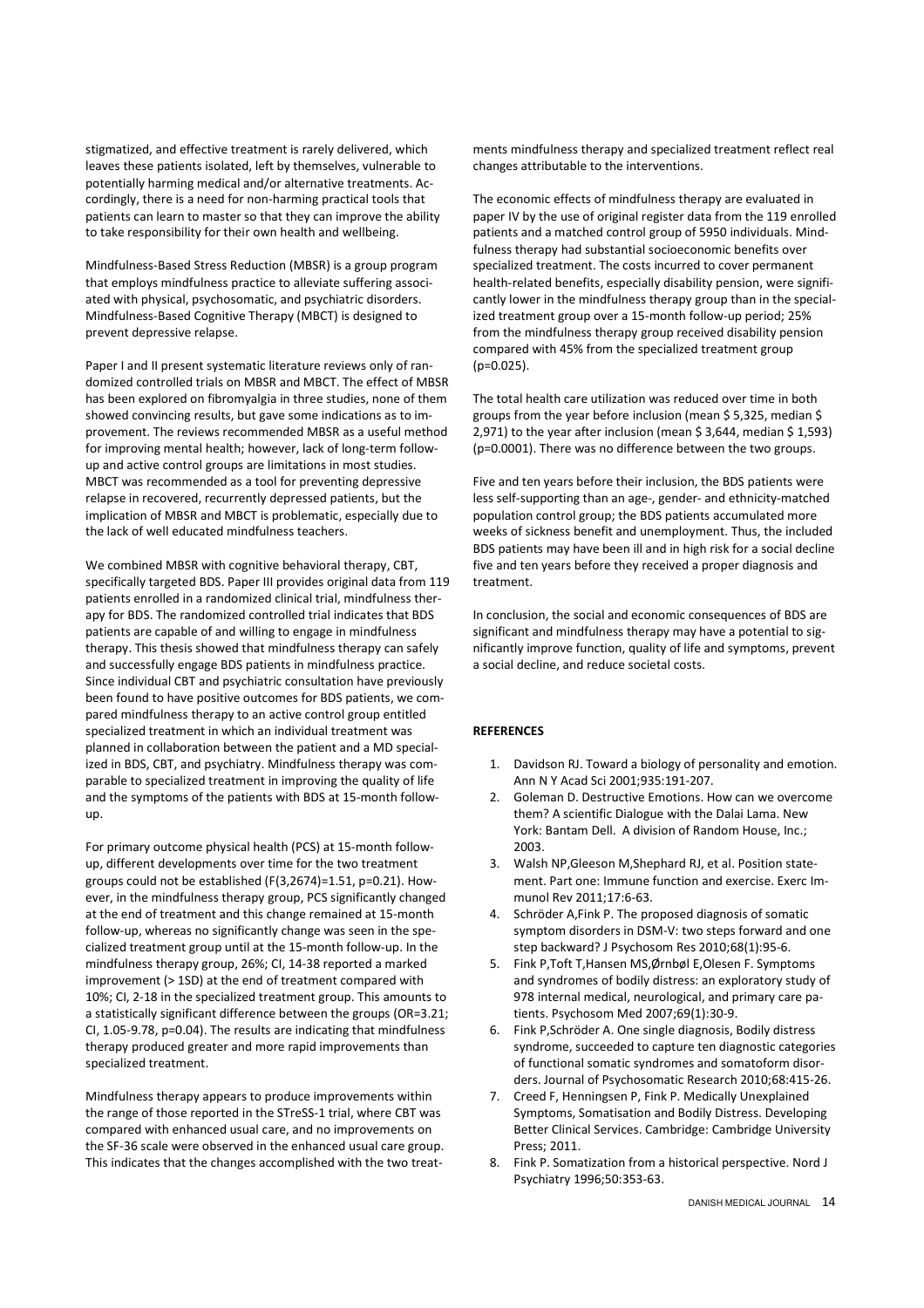- 9. Carson AJ,Stone J,Warlow C,Sharpe M. Patients whom neurologists find difficult to help. J Neurol Neurosurg Psychiatry 2004;75(12):1776-8.
- 10. Sharpe M,Mayou R,Seagroatt V, et al. Why do doctors find some patients difficult to help? QJM 1994;87:187-93.
- 11. Chew-Graham C,May C. Chronic Low Back Pain in General Practice: The Challenge of the Consultation. Fam Pract 2-1- 1999;16(1):47-9.
- 12. Wileman L,May C,Chew-Graham CA. Medically unexplained symptoms and the problem of power in the primary care consultation: a qualitative study. Fam Pract 2002;19(2):178-82.
- 13. McWhinney IR,Epstein RM,Freeman TR. Rethinking somatization. Adv Mind Body Med 2001;17(4):232-9.
- 14. Kirmayer LJ,Robbins JM. Three forms of somatization in primary care: prevalence, co-occurrence, and sociodemographic characteristics. J Nerv Ment Dis 1991;179(11):647- 55.
- 15. Kroenke K,Price RK. Symptoms in the community. Prevalence, classification, and psychiatric comorbidity. Arch Intern Med 8-11-1993;153(21):2474-80.
- 16. Fink P,Sorensen L,Engberg M,Holm M,Munk-Jorgensen P. Somatization in primary care. Prevalence, health care utilization, and general practitioner recognition. Psychosomatics 1999;40(4):330-8.
- 17. De Waal MW,Arnold IA,Eekhof JA,van Hemert AM. Somatoform disorders in general practice: Prevalence, functional impairment and comorbidity with anxiety and depressive disorders. Br J Psychiatry 2004;184:470-6.
- 18. Kringlen E,Torgersen S,Cramer V. Mental illness in a rural area: a Norwegian psychiatric epidemiological study. Soc Psychiatry Psychiatr Epidemiol 2006;41(9):713-9.
- 19. Creed F,Barsky A. A systematic review of the epidemiology of somatisation disorder and hypochondriasis. J Psychosom Res 2004;56(4):391-408.
- 20. Deary V,Chalder T,Sharpe M. The cognitive behavioural model of medically unexplained symptoms: A theoretical and empirical review. Clin Psychol Rev 17-7-2007.
- 21. Lembo AJ,Zaman M,Krueger RF,Tomenson BM,Creed FH. Psychiatric disorder, irritable bowel syndrome, and extraintestinal symptoms in a population-based sample of twins. Am J Gastroenterol 2009;104(3):686-94.
- 22. Fiddler M,Jackson J,Kapur N,Wells A,Creed F. Childhood adversity and frequent medical consultations. Gen Hosp Psychiatry 2004;26(5):367-77.
- 23. Katon W,Sullivan M,Walker E. Medical symptoms without identified pathology: relationship to psychiatric disorders, childhood and adult trauma, and personality traits. Ann Intern Med 1-5-2001;134(9 Pt 2):917-25.
- 24. Hotopf M,Mayou R,Wadsworth M,Wessely S. Childhood risk factors for adults with medically unexplained symptoms: results from a national birth cohort study. Am J Psychiatry 1999;156(11):1796-800.
- 25. Hotopf M,Wilson-Jones C,Mayou R,Wadsworth M,Wessely S. Childhood predictors of adult medically unexplained hospitalisations. Results from a national birth cohort study. Br J Psychiatry 2000;176:273-80.
- 26. Walker EA,Katon WJ,Jemelka RP. Psychiatric disorders and medical care utilization among people in the general population who report fatigue. J Gen Intern Med 1993;8(8):436-40.
- 27. Watanabe N,Stewart R,Jenkins R,Bhugra DK,Furukawa TA. The epidemiology of chronic fatigue, physical illness, and

symptoms of common mental disorders: a cross-sectional survey from the second British National Survey of Psychiatric Morbidity. J Psychosom Res 2008;64(4):357-62.

- 28. Lerdal A,Wahl A,Rustoen T,Hanestad BR,Moum T. Fatigue in the general population: a translation and test of the psychometric properties of the Norwegian version of the fatigue severity scale. Scand J Public Health 2005;33(2):123-30.
- 29. Dunlop SP,Jenkins D,Spiller RC. Distinctive clinical, psychological, and histological features of postinfective irritable bowel syndrome. Am J Gastroenterol 2003;98(7):1578-83.
- 30. Gwee KA,Leong YL,Graham C, et al. The role of psychological and biological factors in postinfective gut dysfunction. Gut 1999;44(3):400-6.
- 31. Joyce J,Hotopf M,Wessely S. The prognosis of chronic fatigue and chronic fatigue syndrome: a systematic review [see comments]. QJM 1997;90(3):223-33.
- 32. Barsky AJ,Borus JF. Functional somatic syndromes. Ann Intern Med 1-6-1999;130(11):910-21.
- 33. Nijrolder I,van der Windt DA,van der Horst HE. Prognosis of fatigue and functioning in primary care: a 1-year followup study. Ann Fam Med 2008;6(6):519-27.
- 34. Barsky AJ,Orav EJ,Bates DW. Somatization increases medical utilization and costs independent of psychiatric and medical comorbidity. Arch Gen Psychiatry 2005;62(8):903- 10.
- 35. Kolk AM,Schagen S,Hanewald GJ. Multiple medically unexplained physical symptoms and health care utilization: outcome of psychological intervention and patient-related predictors of change. J Psychosom Res 2004;57(4):379-89.
- 36. Cherry DK,Woodwell DA,Rechtsteiner EA. National Ambulatory Medical Care Survey: 2005 summary. Adv Data 29- 6-2007;(387):1-39.
- 37. Jackson J,Fiddler M,Kapur N, et al. Number of bodily symptoms predicts outcome more accurately than health anxiety in patients attending neurology, cardiology, and gastroenterology clinics. J Psychosom Res 2006;60(4):357-63.
- 38. Barsky AJ,Ettner SL,Horsky J,Bates DW. Resource utilization of patients with hypochondriacal health anxiety and somatization. Med Care 2001;39(7):705-15.
- 39. Robinson RL,Birnbaum HG,Morley MA, et al. Economic cost and epidemiological characteristics of patients with fibromyalgia claims. J Rheumatol 2003;30(6):1318-25.
- 40. Robinson RL,Birnbaum HG,Morley MA, et al. Depression and fibromyalgia: treatment and cost when diagnosed separately or concurrently. J Rheumatol 2004;31(8):1621- 9.
- 41. Silverman S,Dukes EM,Johnston SS, et al. The economic burden of fibromyalgia: comparative analysis with rheumatoid arthritis. Curr Med Res Opin 2009;25(4):829-40.
- 42. Akehurst RL,Brazier JE,Mathers N, et al. Health-related quality of life and cost impact of irritable bowel syndrome in a UK primary care setting. Pharmacoeconomics 2002;20(7):455-62.
- 43. Levy RL,Von KM,Whitehead WE, et al. Costs of care for irritable bowel syndrome patients in a health maintenance organization. Am J Gastroenterol 2001;96(11):3122-9.
- 44. Johansson PA,Farup PG,Bracco A,Vandvik PO. How does comorbidity affect cost of health care in patients with irritable bowel syndrome? A cohort study in general practice. BMC Gastroenterol 2010;10:31.
- 45. Brandt LJ,Chey WD,Foxx-Orenstein AE, et al. An evidencebased position statement on the management of irritable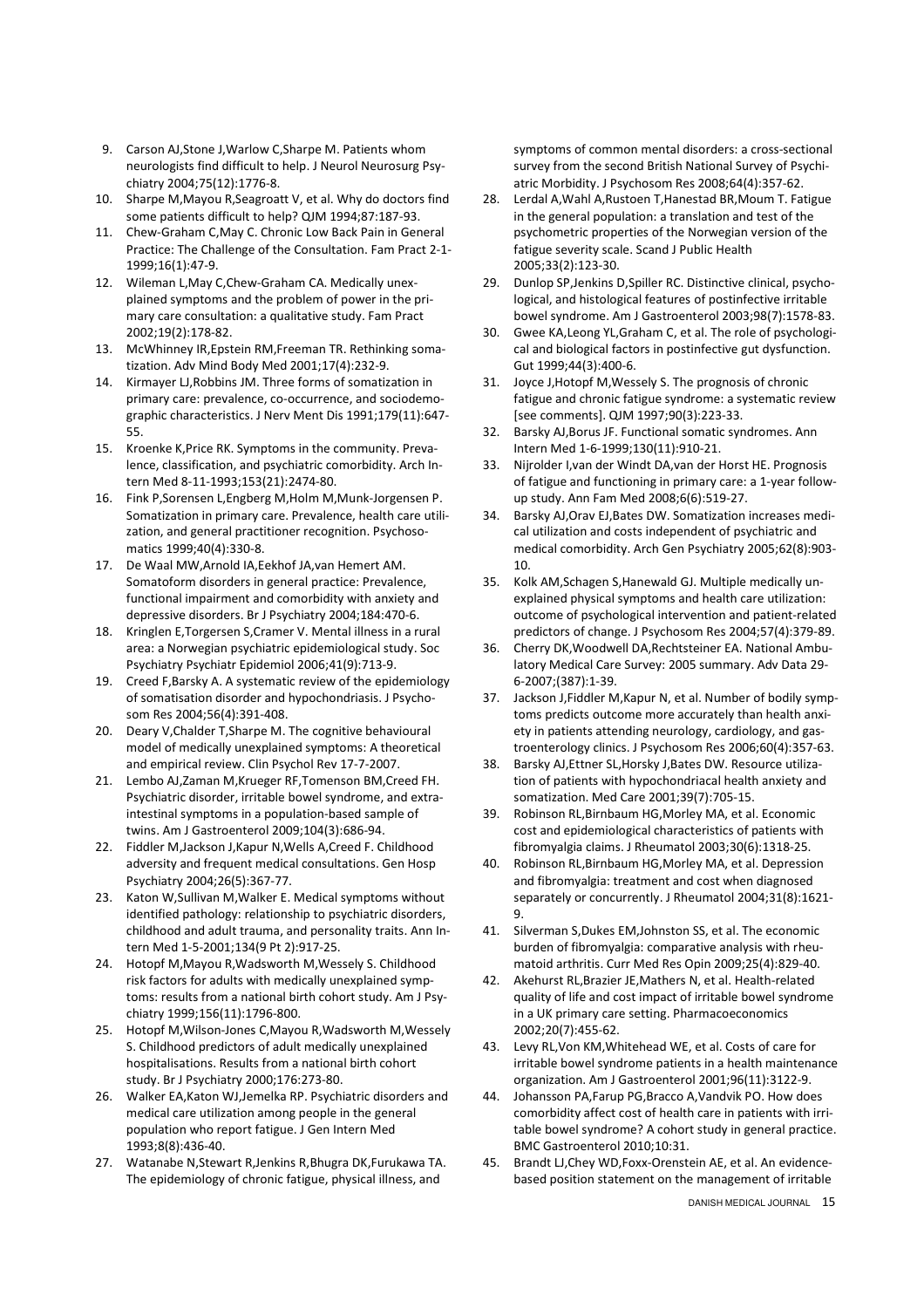bowel syndrome. Am J Gastroenterol 2009;104 Suppl 1:S1- 35.

- 46. Reynolds KJ,Vernon SD,Bouchery E,Reeves WC. The economic impact of chronic fatigue syndrome. Cost Eff Resour Alloc 21-6-2004;2(1):4.
- 47. Stenager EN,Svendsen MA,Stenager E. Førtidspension til patienter med syndromsygdomme. Ugeskr laeger 2003;5(165):469-74.
- 48. Meerding WJ,Bonneux L,Polder JJ,Koopmanschap MA,van der Maas PJ. Demographic and epidemiological determinants of healthcare costs in Netherlands: cost of illness study. BMJ 11-7-1998;317(7151):111-5.
- 49. Kjøller M, Rasmussen NK, Keiding L, Petersen HC, Nielsen GA. Sundhed og sygelighed i Danmark 1994 - og udviklingen siden 1987. København: DIKE; 1995.
- 50. Schmidt-Wilcke T,Clauw DJ. Fibromyalgia: from pathophysiology to therapy. Nat Rev Rheumatol 2011;7(9):518- 27.
- 51. Kuzminskyte R,Kupers R,Videbech P,Gjedde A,Fink P. Increased sensitivity to supra-threshold painful stimuli in patients with multiple functional somatic symptoms (MFS). Brain Res Bull 29-4-2010;82(1-2):135-40.
- 52. Rief W,Barsky AJ. Psychobiological perspectives on somatoform disorders. Psychoneuroendocrinology 13-6- 2005;30(10):996-1002.
- 53. Clauw DJ. Potential mechanisms in chemical intolerance and related conditions. Ann N Y Acad Sci 2001;933:235-53.
- 54. Fink P,Rosendal M,Toft T. Assessment and Treatment of Functional Disorders in General Practice: The Extended Reattribution and Management Model - An Advanced Educational Program for Nonpsychiatric Doctors. Psychosomatics 2002;43(2):93-131.
- 55. Yunus MB. Central Sensitivity Syndromes: A New Paradigm and Group Nosology for Fibromyalgia and Overlapping Conditions, and the Related Issue of Disease versus Illness. Semin Arthritis Rheum 11-1-2008.
- 56. Yunus MB. Fibromyalgia and Overlapping Disorders: The Unifying Concept of Central Sensitivity Syndromes. Semin Arthritis Rheum 10-3-2007.
- 57. Rosenkranz MA,Davidson RJ. Affective neural circuitry and mind-body influences in asthma. Neuroimage 2009;47(3):972-80.
- 58. Rosenkranz MA. Substance P at the nexus of mind and body in chronic inflammation and affective disorders. Psychol Bull 2007;133(6):1007-37.
- 59. Vaeroy H,Helle R,Forre O,Kass E,Terenius L. Elevated CSF levels of substance P and high incidence of Raynaud phenomenon in patients with fibromyalgia: new features for diagnosis. Pain 1988;32(1):21-6.
- 60. Russell IJ,Orr MD,Littman B, et al. Elevated cerebrospinal fluid levels of substance P in patients with the fibromyalgia syndrome. Arthritis Rheum 1994;37(11):1593-601.
- 61. Kwiatek R,Barnden L,Tedman R, et al. Regional cerebral blood flow in fibromyalgia: single-photon-emission computed tomography evidence of reduction in the pontine tegmentum and thalami. Arthritis Rheum 2000;43(12):2823-33.
- 62. MacHale SM,Lawrie SM,Cavanagh JT, et al. Cerebral perfusion in chronic fatigue syndrome and depression. Br J Psychiatry 2000;176:550-6.
- 63. Vuilleumier P,Chicherio C,Assal F, et al. Functional neuroanatomical correlates of hysterical sensorimotor loss. Brain 2001;124(Pt 6):1077-90.
- 64. Hakala M,Karlsson H,Ruotsalainen U, et al. Severe somatization in women is associated with altered cerebral glucose metabolism. Psychological med 2002;32:1379-85.
- 65. Ichise M,Salit IE,Abbey SE, et al. Assessment of regional cerebral perfusion by 99Tcm-HMPAO SPECT in chronic fatigue syndrome. Nucl Med Commun 1992;13(10):767-72.
- 66. Schwartz RB,Garada BM,Komaroff AL, et al. Detection of intracranial abnormalities in patients with chronic fatigue syndrome: comparison of MR imaging and SPECT. AJR Am J Roentgenol 1994;162(4):935-41.
- 67. Tirelli U,Chierichetti F,Tavio M, et al. Brain positron emission tomography (PET) in chronic fatigue syndrome: preliminary data. Am J Med 28-9-1998;105(3A):54S-8S.
- 68. Fischler B,D'Haenen H,Cluydts R, et al. Comparison of 99m Tc HMPAO SPECT scan between chronic fatigue syndrome, major depression and healthy controls: an exploratory study of clinical correlates of regional cerebral blood flow. Neuropsychobiology 1996;34(4):175-83.
- 69. Yazici KM,Kostakoglu L. Cerebral blood flow changes in patients with conversion disorder. Psychiatry Res 28-9- 1998;83(3):163-8.
- 70. Garcia-Campayo JJ,Sanz-Carrillo C,Baringo T,Ceballos C. SPECT scan in somatization disorder patients: an exploratory study of eleven cases. Aust N Z J Psychiatry 2001;35(3):359-63.
- 71. Wik G,Fischer H,Bragee B,Kristianson M,Fredrikson M. Retrosplenial cortical activation in the fibromyalgia syndrome. Neuroreport 24-3-2003;14(4):619-21.
- 72. Wood PB. Neuroimaging in functional somatic syndromes. Int Rev Neurobiol 2005;67:119-63.
- 73. Rief W,Broadbent E. Explaining medically unexplained symptoms-models and mechanisms. Clin Psychol Rev 17- 7-2007.
- 74. Pessoa L,Ungerleider LG. Neuroimaging studies of attention and the processing of emotion-laden stimuli. Prog Brain Res 2004;144:171-82.
- 75. Engel AK,Fries P,Singer W. Dynamic predictions: oscillations and synchrony in top-down processing. Nat Rev Neurosci 2001;2(10):704-16.
- 76. van WD,Maes M. Activation of the inflammatory response system: A new look at the etiopathogenesis of major depression. Neuro Endocrinol Lett 1999;20(1-2):11-7.
- 77. Schins A,Tulner D,Lousberg R, et al. Inflammatory markers in depressed post-myocardial infarction patients. J Psychiatr Res 2005;39(2):137-44.
- 78. Henningsen P,Zipfel S,Herzog W. Management of functional somatic syndromes. Lancet 17-3- 2007;369(9565):946-55.
- 79. Davidson RJ. Affective style, psychopathology, and resilience: brain mechanisms and plasticity. Am Psychol 2000;55(11):1196-214.
- 80. Davidson RJ,Pizzagalli D,Nitschke JB,Putnam K. Depression: perspectives from affective neuroscience. Annu Rev Psychol 2002;53:545-74.
- 81. Bremner JD,Vythilingam M,Vermetten E, et al. Effects of glucocorticoids on declarative memory function in major depression. Biol Psychiatry 15-4-2004;55(8):811-5.
- 82. Pütz P. Hypercortisolemic disorsers. Basel:Karger; 2008. p. 39-59.
- 83. Davidson RJ,Jackson DC,Kalin NH. Emotion, plasticity, context, and regulation: perspectives from affective neuroscience. Psychol Bull 2000;126(6):890-909.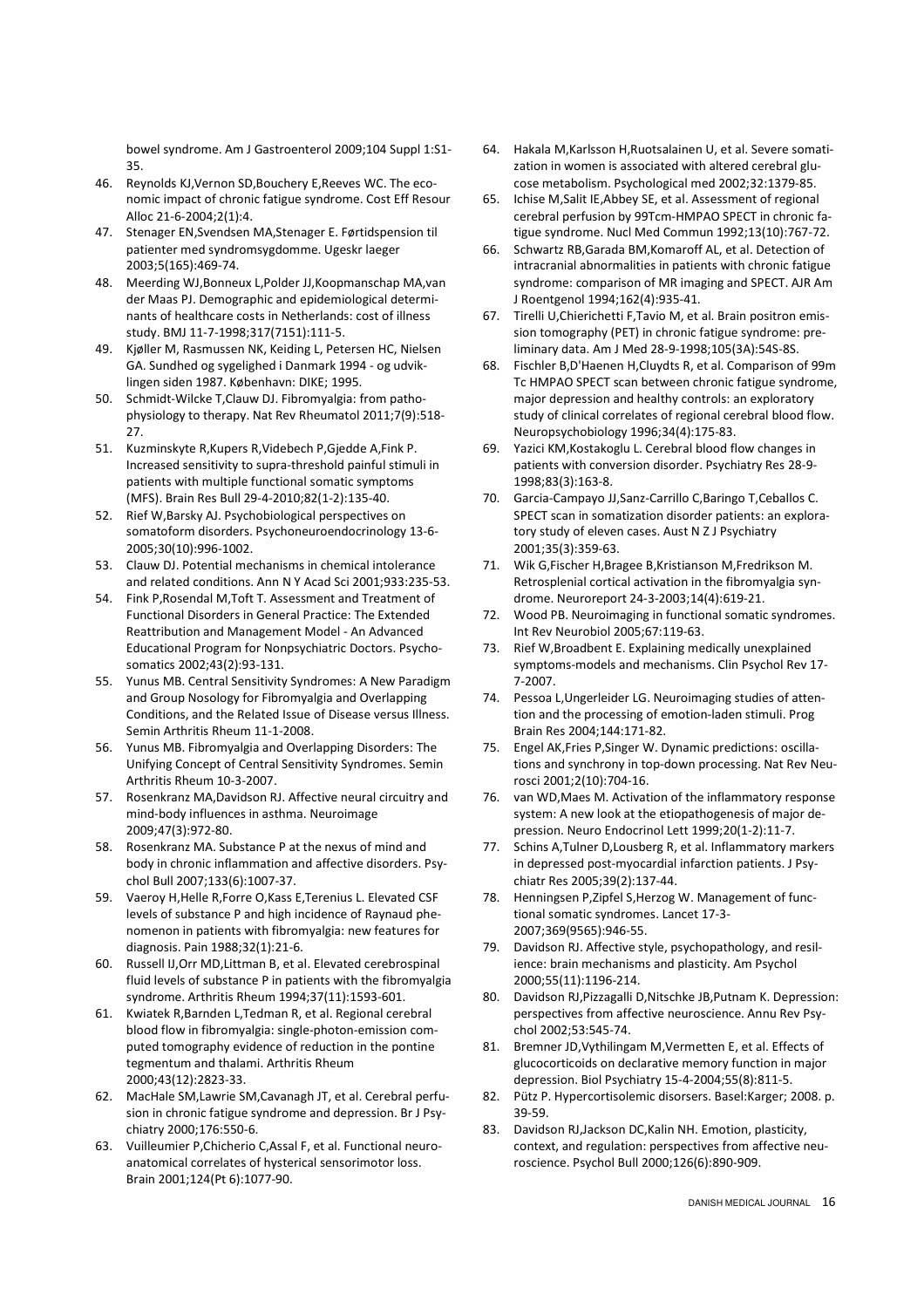- 84. Davidson RJ. Affective neuroscience and psychophysiology: toward a synthesis. Psychophysiology 2003;40(5):655-65.
- 85. Rosenkranz MA,Jackson DC,Dalton KM, et al. Affective style and in vivo immune response: neurobehavioral mechanisms. Proc Natl Acad Sci U S A 16-9- 2003;100(19):11148-52.
- 86. Wiech K,Tracey I. The influence of negative emotions on pain: behavioral effects and neural mechanisms. Neuroimage 2009;47(3):987-94.
- 87. Price DD. Psychological and neural mechanisms of the affective dimension of pain. Science 9-6- 2000;288(5472):1769-72.
- 88. Strigo IA,Simmons AN,Matthews SC,Craig AD,Paulus MP. Association of major depressive disorder with altered functional brain response during anticipation and processing of heat pain. Arch Gen Psychiatry 2008;65(11):1275- 84.
- 89. De Lange FP,Koers A,Kalkman JS, et al. Increase in prefrontal cortical volume following cognitive behavioural therapy in patients with chronic fatigue syndrome. Brain 2008;131(Pt 8):2172-80.
- 90. Busch AJ,Schachter CL,Overend TJ,Peloso PM,Barber KA. Exercise for fibromyalgia: a systematic review. J Rheumatol 2008;35(6):1130-44.
- 91. Zijdenbos IL,de Wit NJ,van der Heijden GJ,Rubin G,Quartero AO. Psychological treatments for the management of irritable bowel syndrome. Cochrane Database Syst Rev 2009;(1):CD006442.
- 92. Kroenke K. Efficacy of treatment for somatoform disorders: a review of randomized controlled trials. Psychosomatic Med 2007;69(9):881-8.
- 93. White PD,Goldsmith KA,Johnson AL, et al. Comparison of adaptive pacing therapy, cognitive behaviour therapy, graded exercise therapy, and specialist medical care for chronic fatigue syndrome (PACE): a randomised trial. Lancet 5-3-2011;377(9768):823-36.
- 94. Allen LA,Woolfolk RL,Escobar JI,Gara MA,Hamer RM. Cognitive-behavioral therapy for somatization disorder: a randomized controlled trial. Arch Intern Med 24-7- 2006;166(14):1512-8.
- 95. Arnold IA,De Waal MW,Eekhof JA, et al. Medically unexplained physical symptoms in primary care: a controlled study on the effectiveness of cognitive-behavioral treatment by the family physician. Psychosomatics 2009;50(5):515-24.
- 96. Kroenke K,Swindle R. Cognitive-Behavioural Therapy for Somatization and Symptom Syndromes: A Critical Review of Controlled Clinical Trials. Psychother Psychosom 2000;69(4):205-15.
- 97. Schröder A,Rehfeld E,Ornbol E, et al. Cognitivebehavioural group treatment for a range of functional somatic syndromes: randomised trial. Br J Psychiatry 26-4- 2012;200(6):499-507.
- 98. Schroder A,Fink P. Functional somatic syndromes and somatoform disorders in special psychosomatic units: organizational aspects and evidence-based treatment. Psychiatr Clin North Am 2011;34(3):673-87.
- 99. Sephton SE,Salmon P,Weissbecker I, et al. Mindfulness meditation alleviates depressive symptoms in women with fibromyalgia: results of a randomized clinical trial. Arthritis Rheum 15-2-2007;57(1):77-85.
- 100. Astin JA,Berman BM,Bausell B, et al. The efficacy of mindfulness meditation plus Qigong movement therapy in the treatment of fibromyalgia: a randomized controlled trial. J Rheumatol 2003;30(10):2257-62.
- 101. Schmidt S,Grossman P,Schwarzer B, et al. Treating fibromyalgia with mindfulness-based stress reduction: results from a 3-armed randomized controlled trial. Pain 2011;152(2):361-9.
- 102. Sauer S,Walach H,Kohls N. Gray's Behavioural Inhibition System as a mediator of mindfulness towards well-being. Pers and Individual Diff 2011;50:506-11.
- 103. Ott U, Hölzel BK, Vaitl D. Brain Structure and Meditation: How Spiritual Practice Shapes the Brain. 1 ed. 2011.
- 104. Pagnoni G,Cekic M. Age effects on gray matter volume and attentional performance in Zen meditation. Neurobiol Aging 2007;28(10):1623-7.
- 105. Pagnoni G,Cekic M,Guo Y. "Thinking about not-thinking": neural correlates of conceptual processing during Zen meditation. PLoS ONE 2008;3(9):e3083.
- 106. Kabat-Zinn J. Full Catastrophe Living: Using the Wisdom of Your Body and Mind to face Stress, Pain, and Illness. New York: Delacourte; 1990.
- 107. Davidson RJ,Kabat-Zinn J,Schumacher J, et al. Alterations in brain and immune function produced by mindfulness meditation. Psychosomatic Med 2003;65(4):564-70.
- 108. Holzel BK,Carmody J,Vangel M, et al. Mindfulness practice leads to increases in regional brain gray matter density. Psychiatry Res 30-1-2011;191(1):36-43.
- 109. Holzel BK,Ott U,Gard T, et al. Investigation of mindfulness meditation practitioners with voxel-based morphometry. Soc Cogn Affect Neurosci 2008;3(1):55-61.
- 110. Lazar SW,Kerr CE,Wasserman RH, et al. Meditation experience is associated with increased cortical thickness. Neuroreport 28-11-2005;16(17):1893-7.
- 111. Luders E,Toga AW,Lepore N,Gaser C. The underlying anatomical correlates of long-term meditation: larger hippocampal and frontal volumes of gray matter. Neuroimage 15-4-2009;45(3):672-8.
- 112. Carr L,Iacoboni M,Dubeau MC,Mazziotta JC,Lenzi GL. Neural mechanisms of empathy in humans: a relay from neural systems for imitation to limbic areas. Proc Natl Acad Sci U S A 29-4-2003;100(9):5497-502.
- 113. Siegel DJ. The Mindful Brain: Reflection and Attunement in the Cultivation of Well-Being. 2007.
- 114. Lapate RC,Lee H,Salomons TV, et al. Amygdalar Function Reflects Common Individual Differences in Emotion and Pain Regulation Success. J Cogn Neurosci 23-8-2011.
- 115. Davidson RJ. Well-being and affective style: neural substrates and biobehavioural correlates. Philos Trans R Soc Lond B Biol Sci 29-9-2004;359(1449):1395-411.
- 116. Richard M. A guide to developing life´s most important skill:Happiness. 2010.
- 117. Brown M. The Presence Process A healing journey into present moment awareness. New York: Beaufort books; 2005.
- 118. Eisenberg DM,Harris ES,Littlefield BA, et al. Developing a library of authenticated Traditional Chinese Medicinal (TCM) plants for systematic biological evaluation- rationale, methods and preliminary results from a Sino-American collaboration. Fitoterapia 2011;82(1):17-33.
- 119. Kanodia AK,Legedza AT,Davis RB,Eisenberg DM,Phillips RS. Perceived benefit of Complementary and Alternative